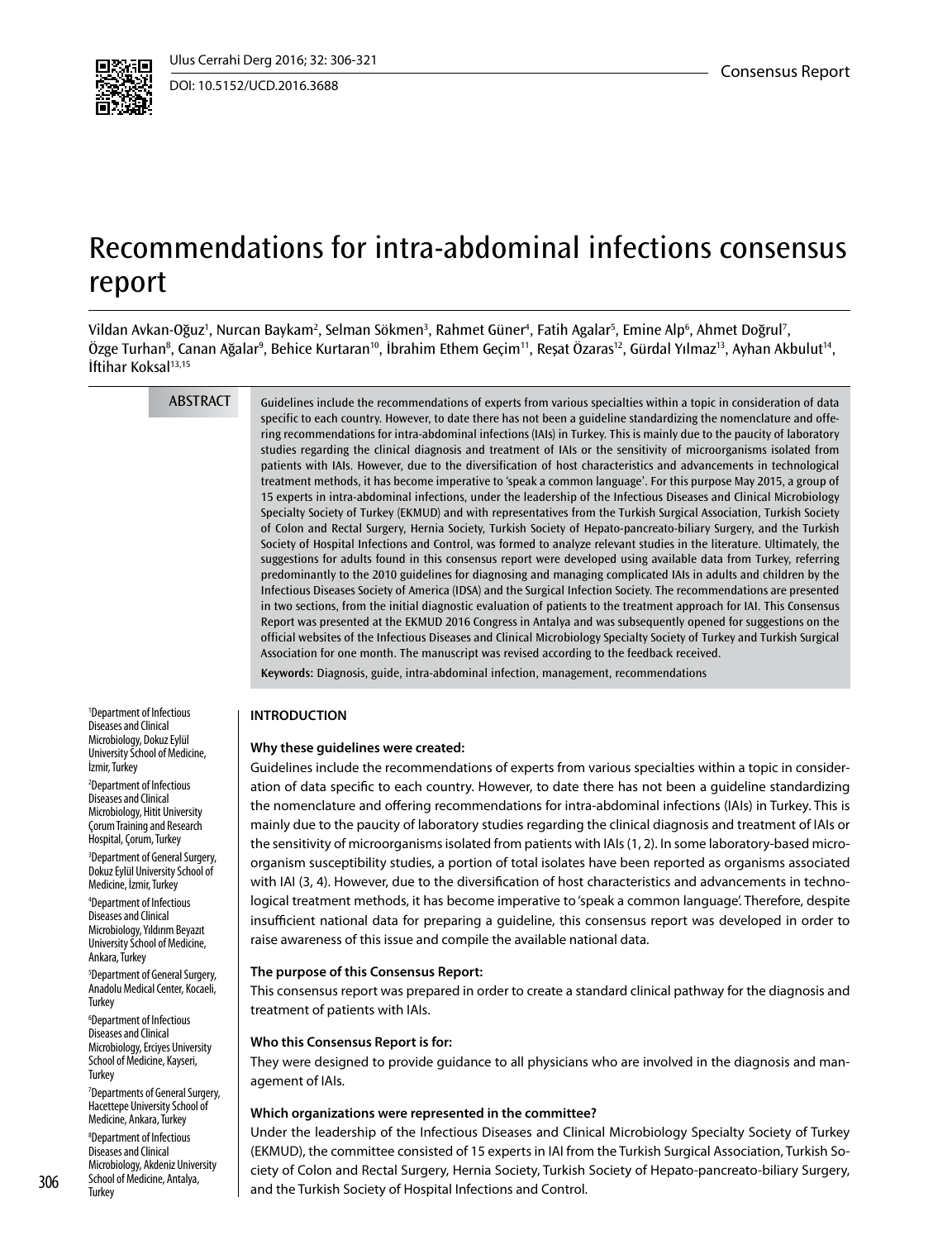9 Department of Infectious Diseases and Clinical Microbiology, Fatih Sultan Mehmet Training and Research Hospital, İstanbul, Turkey <sup>10</sup>Department of Infectious Diseases and Clinical Microbiology, Çukurova University School of Medicine, Adana, Turkey

11Department of General Surgery, Ankara University School of Medicine, Ankara, **Turkey** 

<sup>12</sup>Department of Infectious Diseases and Clinical Microbiology, İstanbul University Cerrahpasa School of Medicine, İstanbul, Turkey

13Department of Infectious Diseases and Clinical Microbiology, Karadeniz Technical University School of Medicine, Trabzon, Turkey

<sup>14</sup>Department of Infectious Diseases and Clinical Microbiology, Fırat University School of Medicine, Elazığ, **Turkey** 

<sup>15</sup>The president of EKMUD

This Consensus Report was prepared by a group of 15 experts from the Infectious Diseases and Clinical Microbiology Specialty Society of Turkey (EKMUD), Turkish Society of Hospital Infections and Control, Turkish Surgical Association, Turkish Society of Colon and Rectal Surgery, Hernia Society, and Turkish Society of Hepato-pancreatobiliary Surgery.

#### **Address for Correspondence Vildan Avkan Oğuz**

e-mail: vildan.oguz@gmail.com Received:12.08.2016 Accepted: 26.09.2016

©Copyright 2016 by Turkish Surgical Association Available online at www.ulusalcerrahidergisi.org

# **The process of creating the guidelines/consensus report:**

Preparation of the consensus report began with an initial meeting in May 2015. At this meeting, the participants primarily shared and determined the state of their issues and common practices. The participants decided to delegate the subareas amongst themselves and screen the relevant literature. Due to the particular lack of data regarding the agents of community-acquired IAI, a questionnaire was prepared to determine the reasons for not taking microbiologic samples. The questionnaire, entitled 'Questionnaire to assess surgeons' attitude and ability regarding microbiologic sampling in the diagnosis of intra-abdominal infections', was placed on the Turkish Surgical Association's website, and an e-mail notification was sent to all of the association's members. The questionnaire remained on the website for approximately six weeks, during which the members were sent several reminders via email. The results of this survey were evaluated in the consensus report. The participants continued to correspond through e-mail. The consensus report was developed over the course of one year, with a total of four meetings held at the EKMUD headquarters in Ankara.

#### **No additional patients were recruited for this report.**

## **What databases and key words were used in the literature search?**

The Ulakbim Turkish Medicine Index, Turkey Citation Index, and Turkish Medline databases were searched using the keyword terms intraabdominal/intra-abdominal infeksiyon and/or Türkiye; PubMed, EBSCOhost research databases, Proquest Health and Medical Package, Scopus and Web of Knowledge databases were searched using the keyword terms intraabdominal/intra-abdominal infection, and/or Turkey. The pages of European Congress of Clinical Microbiology and Infectious Diseases (ECCMID) dating from 2010 to present were searched using the same keyword terms.

## **Evaluation criteria for the evidence/conclusions reached from the available data:**

There were no prospective randomized-controlled studies which primarily examined the medical and surgical treatment of IAI in Turkey. The suggestions found in this consensus report for adults were developed based on the criteria for recommendation strength and evidence quality specified in Table 1. However, all guidelines do not use the same evidence strength table. Therefore, only the evidence grades which were consistent, recommended in both of these guidelines and were also considered appropriate by our expert panel were included in this consensus report with references to the relevant guidelines. Suggestions for which an evidence grade is not specified are the consensus of the panel. Ultimately, the guidelines were developed using available data from

| Table 1. Strength of recommendation and<br>quality of evidence (5, 6) |                                                                                                                                                         |
|-----------------------------------------------------------------------|---------------------------------------------------------------------------------------------------------------------------------------------------------|
| <b>Evaluation</b>                                                     | Type of evidence                                                                                                                                        |
| <b>Strength of</b><br>recommendation                                  |                                                                                                                                                         |
| Grade A                                                               | Good evidence<br>supporting<br>a recommendation<br>for use                                                                                              |
| Grade B                                                               | Moderate evidence<br>supporting<br>a recommendation<br>for use                                                                                          |
| Grade C                                                               | Poor evidence<br>supporting<br>a recommendation                                                                                                         |
| <b>Quality of evidence</b>                                            |                                                                                                                                                         |
| Level I                                                               | Evidence from at<br>least one well-<br>designed<br>randomized.<br>controlled trial                                                                      |
| Level II                                                              | Evidence from at<br>least one<br>non-randomized<br>clinical trial                                                                                       |
| Level III                                                             | Evidence from<br>opinions of<br>respected<br>authorities, based<br>on clinical studies,<br>descriptive studies,<br>or reports from<br>expert committees |

Turkey, and referring predominantly to the 2010 guidelines for diagnosing and managing complicated IAIs in adults and children by the Infectious Diseases Society of America (IDSA) and the Surgical Infection Society (5), as well as the guidelines listed below.

- The Canadian Surgical Society and Association of Medical Microbiology and Infectious Diseases (AMMI) 2010 practice guidelines for surgical intra-abdominal infections (6).
- The World Society of Emergency Surgery (WSES) 2103 guidelines for management of intra-abdominal infections (7).
- The French Anesthesiology and Reanimation Society [Société Française d'Anesthésie et de Réanimation (SFAR)] 2015 guidelines for management of intra-abdominal infections (8).
- The German Society for Gastroenterology, Digestive and Metabolic Diseases and German Society for General and Visceral Surgery 2014 diverticular diseases guidelines (9).
- The Italian Society of Intensive Care and International Society of Chemotherapy consensus report that can be applied in the management of intra-abdominal candidiasis in adults (10).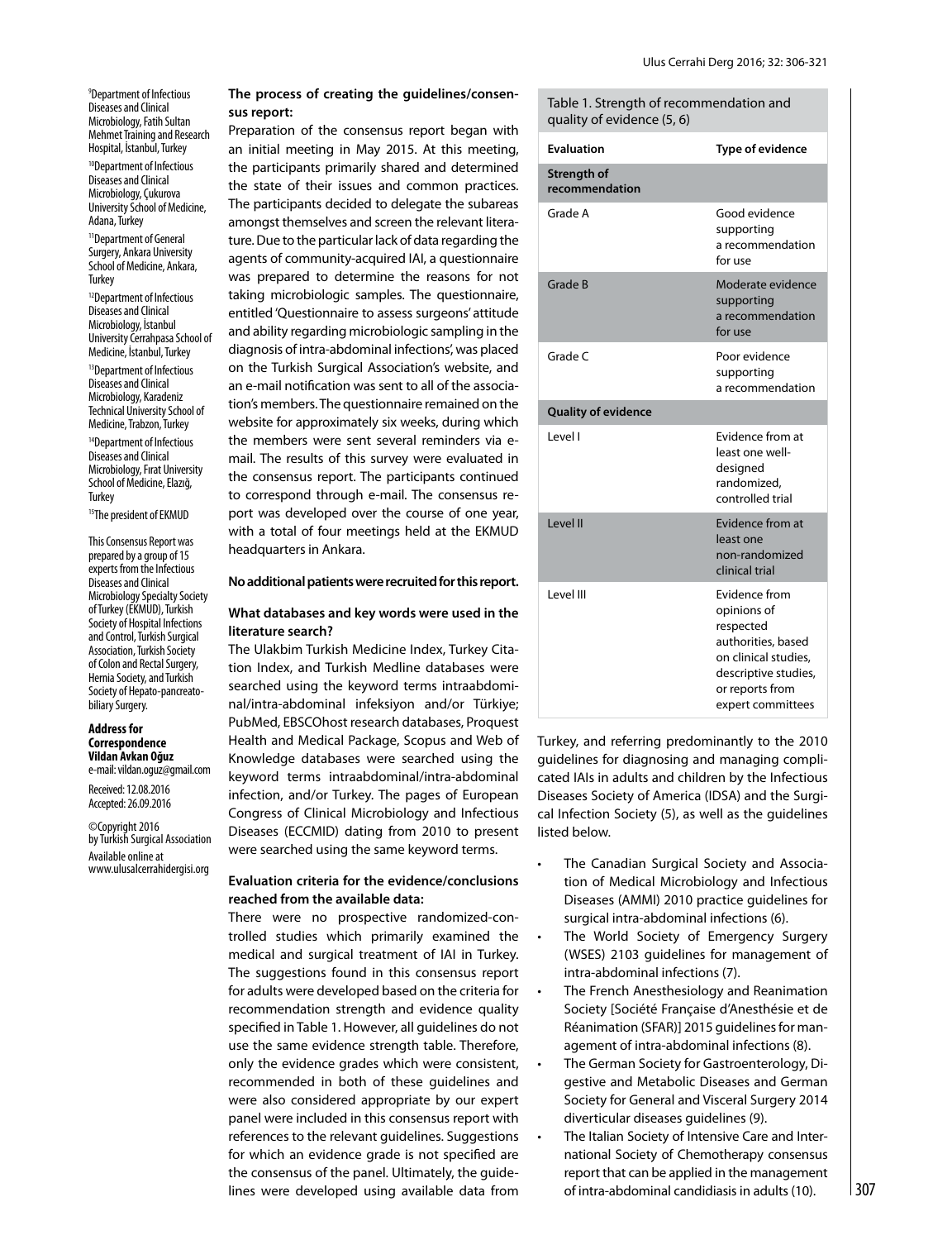- IDSA 2016 revised clinical practice guideline for the management of candidiasis (11).
- American College of Gastroenterology 2013 guideline for management of acute pancreatitis (12).

# **The expected outcomes of publishing and disseminating this guideline/consensus report:**

This consensus report was developed with the aim of making a positive contribution to the diagnostic and treatment practices of all physicians involved with IAIs. It is expected to assist physicians in various areas by guiding their approaches to diagnostic evaluation (microorganismic, host, and surgical risk factors; severity of illness; diagnostic tests), treatment (source control; fluid therapy; empiric and agent-specific antibiotic therapy and monitoring of community-acquired and healthcare-associated IAIs) and patient follow-up.

## **Will this guideline/consensus report be revised?**

All guidelines and consensus reports are intended as guides. However, due to the inherent contextual and temporal limitations of consensus reports, they must be reviewed and updated at regular intervals. We hope that this consensus report will be periodically reviewed and improved as its weaknesses become evident with practical application and as new data become available. We envision that this process will be furthered through bringing attention to the topic and with the support of scientific associations, and especially with data obtained from randomized controlled studies conducted in Turkey.

#### **Legal status**

This is first consensus report developed in Turkey, and the recommendations herein were designed as a guide.

#### **Structure of this guideline/consensus report**

The recommendations are divided into two sections, diagnostic evaluation starting from the IAI patient's initial presentation (microorganismic, host, and surgical risk factors; severity of illness; diagnostic tests) and treatment approaches (source control; fluid therapy; empiric and agent-specific antibiotic therapy and monitoring of community-acquired and healthcare-associated IAIs).

# **DIAGNOSTIC EVALUATION**

#### **I. Introduction**

IAIs encompass various clinical entities ranging from uncomplicated appendicitis to fecal peritonitis.

Uncomplicated IAIs include intramural inflammation of the gastrointestinal tract.

Complicated IAIs describe clinical conditions in which infection has extended beyond the hollow organ into the peritoneal cavity, resulting in abscess or peritonitis. These terms are not intended to describe the severity or anatomic location of the infection. Complicated IAIs are a widespread problem and are the second most common cause of infection-related mortality in intensive care units. The incidence and mortality rates of IAIs in specific patient populations vary according to whether operative interventions were performed after trauma, etc. and the anatomic location and duration of surgical procedures performed. The reported mortality rate after appendectomy is 1.3-3.1%, with that rate increasing to over 10% in small inevaluation should be a priority. Advances in diagnostic assessment and imaging, intensive care support, minimally invasive interventions, and antimicrobial therapy have led to substantial improvements in the accurate treatment of IAIs.

Patient history, physical examination and laboratory analyses are sufficient to identify most patients with a suspected IAI who require further treatment (IDSA, A-II) (5). For patients with compromised immunity associated with disease or therapy and selected patients with unreliable physical examination findings, such as those with altered mental state or spinal cord injury, IAI should be considered upon presentation with signs of an infection of undetermined origin (IDSA, B-III) (5).

The determination of host, microorganismic and surgical risk factors will facilitate the identification of high-risk patients.

# **II. Microbial risk factors**

Organisms associated with IAIs in different locations and risk factors for multidrug-resistant microorganisms and specific drug-resistant microorganisms are shown in Tables 2-4 (13-16).

## **III. Host risk factors**

Patients should be evaluated for the presence or history of malnutrition, diabetes mellitus (DM), malignancy, radiotherapy, 6-12 cycles of chemotherapy, selected chemotherapeutic agents, high American Society of Anesthesiologists (ASA) score (III-IV), high Acute Physiology and Chronic Health Evaluation II (APACHE-II) score (>15), delay in initial intervention (more than 24-48 hours), treatment failure, immunosuppression, and elevated inflammatory response (Table 5). The German guidelines for diverticular disease specify an ASA score of III-IV, DM, heart failure, chronic obstructive pulmonary disease (COPD), renal insufficiency, autoimmune vasculitis, gout, immunosuppression, hypoalbuminemia and steroid use as risk factors for increased mortality and morbidity in surgery for diverticular diseases (9). All patients should be evaluated for the presence of DM, severe cardiopulmonary disease, immunosuppression, and any of the following within the 3 months prior to presentation: 5 days or longer inpatient status and/or more than 2 days antibiotic use and/or an abdominal procedure (AMMI, A-II) (6). Patients with a history of hospitalization and/or antibiotic use and/or abdominal surgery should be considered to have healthcare-associated IAI (AMMI, A-II) (6).

# **IV. Surgical risk factors**

Risk factors associated with surgery include inadequate source control, gastrointestinal system (GIS) location, division of integrity of GIS with other systems (e.g. opening in the GIS and urogenital system or iatrogenic/inadvertent violation of a space in malignancy), use of intra-abdominal foreign bodies, repeated operative procedures, level of experience and expertise among the surgical team, and techniques used.

#### **V. Severity of illness**

Severity of illness should be evaluated with APACHE-II score. Patients with scores of 15 and over should be considered as having severe infection and those with scores under 15 as having mild to moderate infection.

 $308$  testine or colon surgery (6). Therefore, appropriate diagnostic applied it to 4,652 patients with complicated IAI (excluding Sartelli et al. (17) developed a new, practical sepsis severity scoring system for patients with complicated IAIs and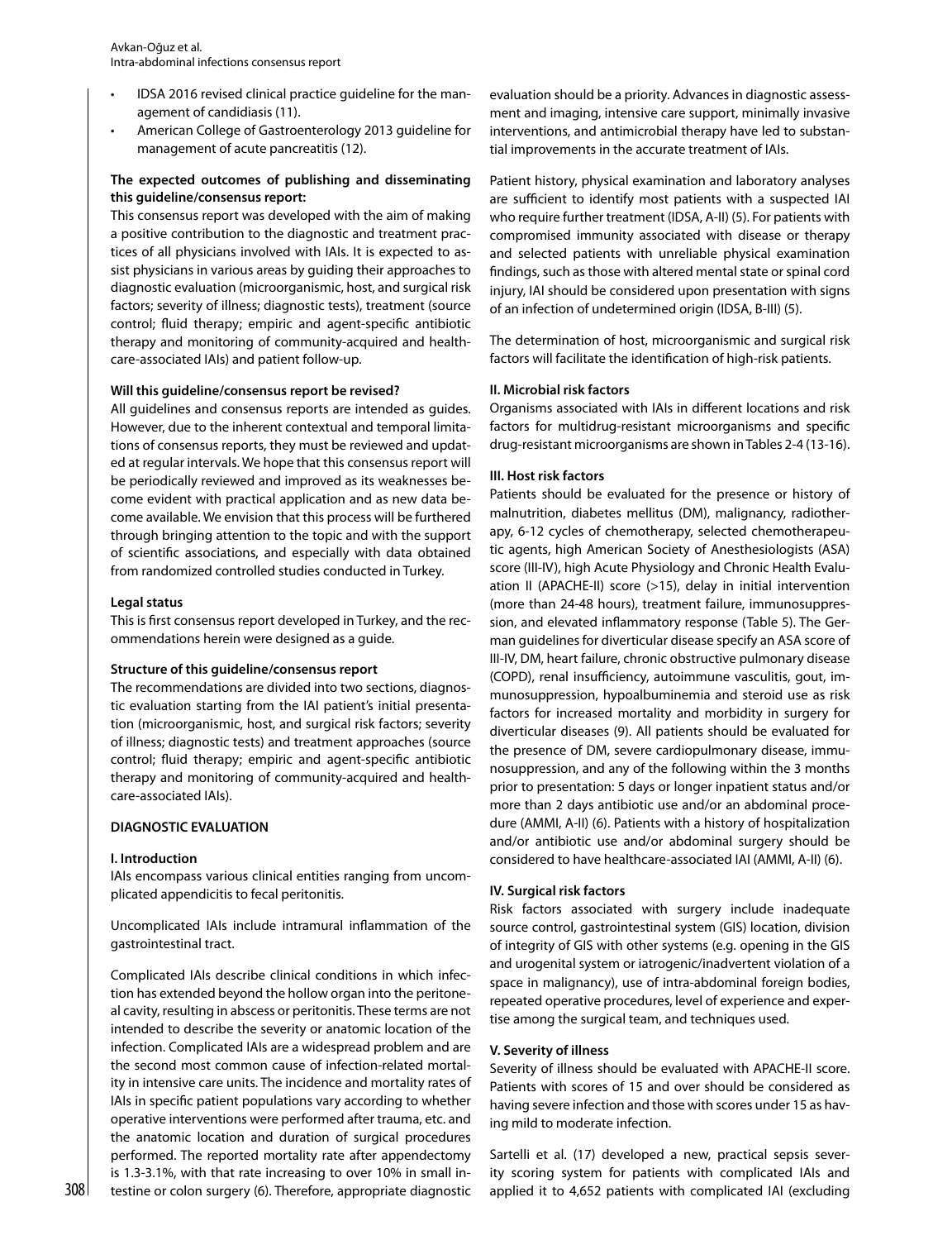| Location (13-16)                         | Table 2. Intra-abdominal Infections and Organisms by                                                                     | microorganisms (13-16)                                                                                                                                                                                                                                                                                                                   | Table 4. Risk factors for specific multidrug-resistant                                                                                                                |
|------------------------------------------|--------------------------------------------------------------------------------------------------------------------------|------------------------------------------------------------------------------------------------------------------------------------------------------------------------------------------------------------------------------------------------------------------------------------------------------------------------------------------|-----------------------------------------------------------------------------------------------------------------------------------------------------------------------|
| <b>Infection</b>                         | Agent                                                                                                                    | Agent                                                                                                                                                                                                                                                                                                                                    | <b>Risk Factors</b>                                                                                                                                                   |
| Primary bacterial<br>peritonitis         | Gram-negative Enterobacteriaceae<br>Streptococcus spp.                                                                   | Vancomycin-resistant<br>enterococcus (VRE)<br>and 3rd generation cephalosporin)<br>• Prolonged hospitalization<br>Staying in an intensive care unit<br>• Severe underlying disease                                                                                                                                                       | • Previous antibiotic use (esp. vancomycin                                                                                                                            |
| Secondary<br>bacterial peritonitis       | Polymicrobial infection (gram-negative<br>Enterobacteriaceae, gram-positive Enterococci,<br>Staphylococci and anaerobes) |                                                                                                                                                                                                                                                                                                                                          |                                                                                                                                                                       |
| Tertiary peritonitis                     | Polymicrobial infection (resistant microorganisms)                                                                       | <b>Methicillin-resistant</b><br><b>Staphylococcus</b><br>aureus (MRSA)                                                                                                                                                                                                                                                                   |                                                                                                                                                                       |
| Organ                                    | Agent                                                                                                                    |                                                                                                                                                                                                                                                                                                                                          | • Presence of colonization                                                                                                                                            |
| Gastroduodenal                           | Streptococcus spp.<br>Escherichia coli                                                                                   | <b>Extended-spectrum</b>                                                                                                                                                                                                                                                                                                                 |                                                                                                                                                                       |
| Gallbladder                              | Enterococcus spp.<br>E. coli<br>Klebsiella<br>Bacteroides spp.<br>Clostridium spp.                                       | beta-lactamase<br>(ESBL)-producing<br>Enterobacteriaceae<br>• Antibiotic use (cephalosporins<br>and quinolones)<br>• Prolonged hospitalization<br>Severe underlying disease<br>jejunostomy tubes and arterial<br>catheters<br>• Total parenteral nutrition<br><b>Recent operations</b><br>Hemodialysis<br>Pressure sores<br>Malnutrition |                                                                                                                                                                       |
| Small and<br>large intestine             | E. coli<br>Klebsiella spp.<br>Proteus spp.<br>Bacteroides spp.<br>Clostridium spp.                                       |                                                                                                                                                                                                                                                                                                                                          | • Invasive procedures such as insertion<br>of nasogastric tubes, gastrostomy or                                                                                       |
| Appendicitis                             | E. coli<br>Klebsiella<br>Bacteroides spp.<br>Clostridium spp.                                                            |                                                                                                                                                                                                                                                                                                                                          |                                                                                                                                                                       |
| Liver                                    | Enterococcus spp.<br>E. coli<br>Klebsiella spp.<br>Bacteroides spp.                                                      | Candida species                                                                                                                                                                                                                                                                                                                          | Broad-spectrum antibiotic use<br>$\bullet$<br>Central venous catheter use<br>• Total parenteral nutrition<br>• Renal replacement therapy in<br>an intensive care unit |
| Spleen                                   | Streptococcus spp.<br>Staphylococcus spp.                                                                                | • Neutropenia<br>Use of immunosuppressive agents<br>(glucocorticosteroids,                                                                                                                                                                                                                                                               |                                                                                                                                                                       |
| $(13-16)$                                | Table 3. Risk factors for multidrug resistant microorganisms                                                             |                                                                                                                                                                                                                                                                                                                                          | chemotherapeutics and<br>immunomodulators)<br>• Recurrent gastrointestinal<br>perforations                                                                            |
| High APACHE II score $(\geq 15)$         |                                                                                                                          |                                                                                                                                                                                                                                                                                                                                          | • Repeated surgical procedures                                                                                                                                        |
| Prolonged hospitalization preoperatively |                                                                                                                          | Anastomotic leakage                                                                                                                                                                                                                                                                                                                      | • Pancreatic infections treated surgically                                                                                                                            |
| Hospital-acquired infection              |                                                                                                                          |                                                                                                                                                                                                                                                                                                                                          |                                                                                                                                                                       |

**VI. Diagnostic tests** 

**Biochemical analyses:** Studies evaluating the efficacy of biochemical assays like procalcitonin, C-reactive protein (CRP), and serum amyloid A in the diagnosis and follow-up of IAIs have yielded contradictory results (8, 9, 18-22). The SFAR 2015 IAI management guidelines stated that these markers may not be usable in diagnosis and that in previous studies none had value in determining the duration of antibiotic treatment. Bhangu et al. (22) reported that no single biomarker was sufficient in cases of acute appendicitis. In Turkey, Kaya et al. (23) prospectively evaluated CRP, procalcitonin and D-dimer levels in acute appendicitis patients and reported that CRP alone was not sufficient for a diagnosis, but may serve as an indicator of flegmonous appendicitis and perforated appendicitis. They also emphasized that D-dimer and procalcitonin are not superior to CRP as markers. In a prospective study by Okuş et al. (24) evaluating medical treatment and the value of CRP in the management of acute appendicitis, elevated CRP levels of 80 mg/L and over were determined to be a significant indica-

## Prior antibiotic use

Prolonged antibiotic use in the postoperative period

Prolonged hospitalization in the postoperative period

pancreatitis and primary peritonitis) 18 years of age or older who underwent surgery or invasive radiology with drainage in 132 centers in 54 countries, including 10 centers in Turkey. Of these patients, 3,966 (87.5%) had community-acquired IAI and the most common source of infection was the appendix, with 1,553 patients (34.2%). The criteria used in this scoring system are clinical findings at presentation, risk factors (age, immunosuppression), whether the IAI is healthcare-associated or community-acquired, infection localization and delayed source control (Table 6). The authors reported high sensitivity and specificity of the scoring system and determined that it could be utilized globally in the management of IAIs. According to these criteria, mortality rates were 0.63% for patients with scores of 0-3, 6.3% at scores of 4-6, and 41.7% at scores ≥7. For scores ≥13 the reported mortality rate was 80.9%.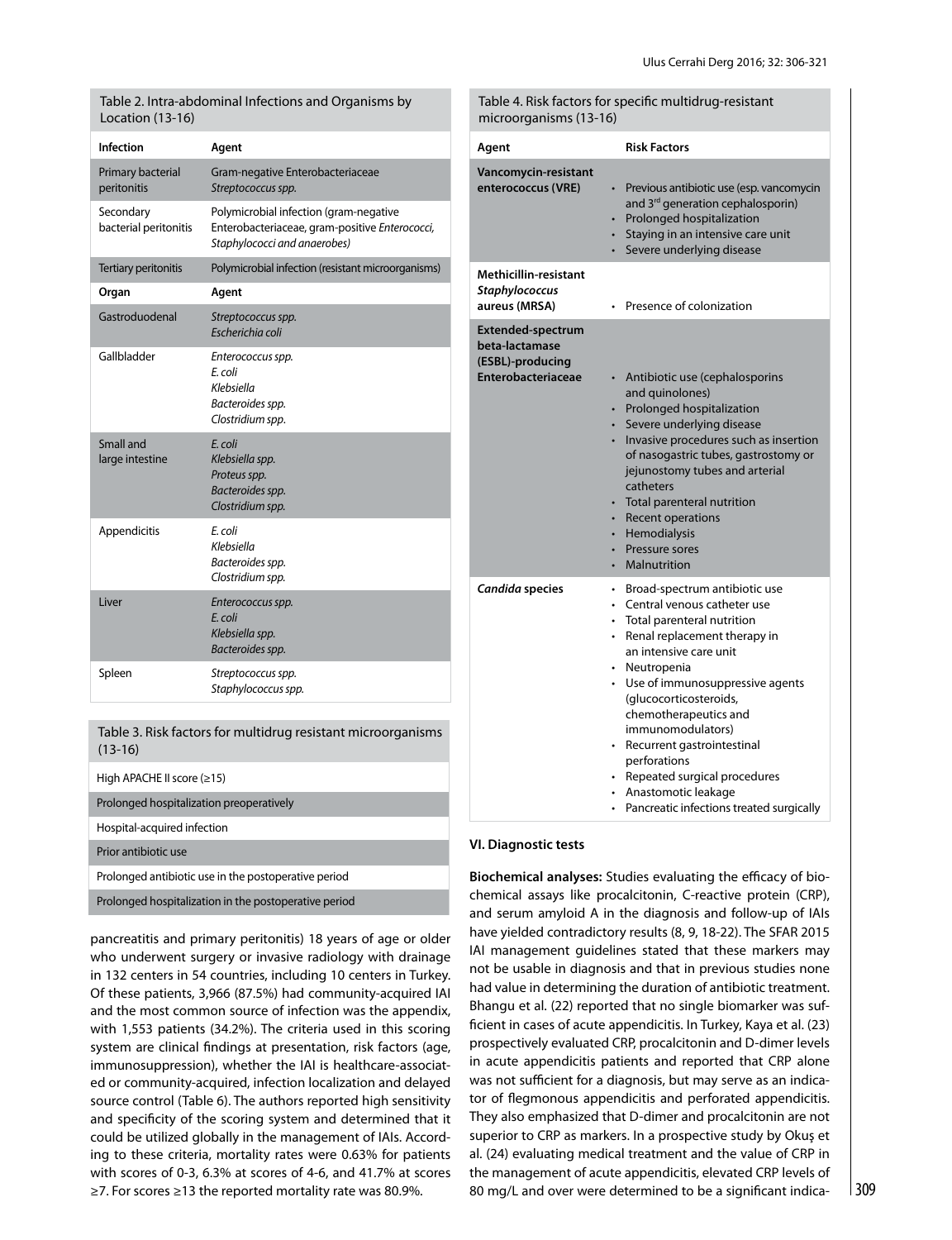

| Table 6. WSES sepsis severity score for patients with<br>complicated IAI (Score 0-18) (17) |                          |
|--------------------------------------------------------------------------------------------|--------------------------|
| <b>Risk Factors</b>                                                                        |                          |
| Age (70 years and older)                                                                   | $\overline{\phantom{0}}$ |
| Immunosuppression (corticosteroid, chemotherapy, etc.)                                     | 3                        |
| Clinical signs at time of presentation                                                     |                          |
| Severe sepsis (acute organ dysfunction)                                                    | 3                        |
| Septic shock (requiring vasopressor therapy)                                               | 5                        |
| Healthcare-associated infection                                                            | $\mathcal{P}$            |
| Location of IAI                                                                            |                          |
| Colon (non-diverticular) perforation peritonitis                                           | 2                        |
| Small intenstine perforation peritonitis                                                   | $\overline{\mathbf{3}}$  |
| Diverticular diffuse peritonitis                                                           | $\mathcal{P}$            |
| Postoperative diffuse peritonitis                                                          | $\overline{2}$           |
| Delayed source control                                                                     |                          |
| Preoperative peritonitis duration (24 hours or more)                                       | 3                        |

tor of inadequate response to medical treatment. Pehlivanlı et al. (25) reported that CRP, interleukin-6, leptin, cortisol and caspase-3 did not have an effect on the decision to terminate planned abdominal repair in moderate and severe secondary peritonitis. The German diverticular diseases guidelines recommend monitoring CRP and white blood cell count in addition to clinical findings, and reported that CRP levels were associated with complications and/or perforation. Despite the above-mentioned studies investigating different aspects of IAIs, randomized controlled studies on this topic have not been conducted. Considering the conditions in Turkey and data from previous studies, it is advisable to evaluate white blood cell, CRP, procalcitonin, serum bilirubin levels, and liver and kidney function at the time of IAI diagnosis and during follow-up. These values are also necessary to be able to determine the pharmacokinetic efficacy of antibiotic regimens.

**Microbiologic evaluation:** The microflora of the gastrointestinal system comprises a complex ecological community including both facultative and anaerobic bacteria. The bacterial composition of the normal flora varies depending on anatomic location. The fewest bacteria are found in the stomach (0-a few *Lactobacillus spp.)*, and their density increases moving from the duodenum to the ileum. Bacterial density is highest in the colon (10<sup>9</sup>-10<sup>11</sup> CFU/g). Despite the presence of bacteria in high numbers in the natural gastrointestinal ecosystem, this does not translate into greater pathogenicity or clinical significance. Although *B. fragilis* and *E. coli* comprise less than 5% of the colonic microflora, they are among the organisms most commonly isolated in IAIs. For this reason, highly virulent bacteria present in the inoculum at low densities may be overlooked in mixed cultures. Considering the phenomenon of polymicrobial suppression of virulent pathogens, the Canadian practical guidelines for surgical IAIs describe 'core' pathogens (6). These include the anaerobes *B. fragilis* and other *Bacteroides*, *Fusobacterium*, *Clostridium*, *Peptostreptococcus*, *Veillonella*, and *Lactobacillus* species, the facultative isolates *Streptococcus* species, and from the Enterobacteriaceae family *E. coli, and Klebsiella*, *Enterobacter*, *Proteus* and *Serratia* species.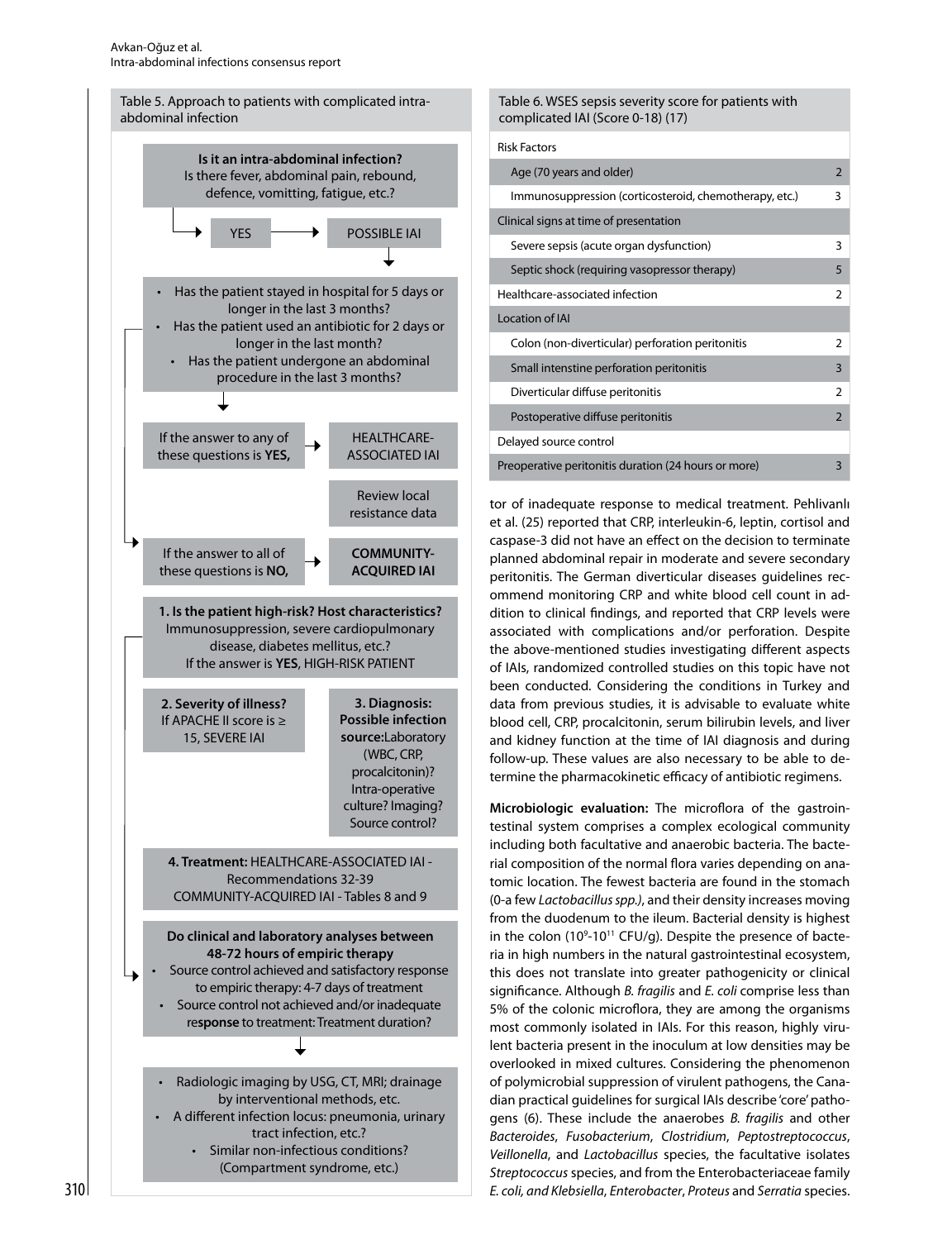These pathogens should be considered first in all patients with suspected IAI, including community-acquired IAI (Table 2).

- 1. Routine aerobic and anaerobic cultures are considered optional in low-risk patients with community-acquired IAI. However, these cultures may be important in the detection of epidemiologic shifts in the resistance patterns of pathogens associated with community-acquired IAI and in the determination of oral treatment regimens during follow-up (B-II). In Turkey, aerobic and anaerobic cultures should be done to facilitate the detection of epidemiologic changes in the resistance patterns of IAI-associated pathogens. They may be especially important in terms of identifying quinolone/cephalosporin resistance in *E. coli* strains, monitoring metronidazole resistance in *B. fragilis*, and switching to empiric therapy and oral followup therapy. Cultures should be routinely taken from the infection area in healthcare-associated IAIs in high-risk patients (particularly patients more likely to carry resistant pathogens, such as elderly nursing home residents and patients with a history of frequent hospitalization, and patients who used antibiotics within the previous 1-3 months (A-II).
- 2. Blood cultures do not yield additional clinically significant information in patients with community-acquired IAI and are therefore not recommended routinely in these patients. However, understanding whether bacteremia is present in toxic-appearing or immunosuppressed patients is beneficial in deciding the duration of antibiotic therapy (IDSA, B-III).
- 3. Anaerobic cultures are not necessary in patients with community-required IAI if they are under empiric antimicrobial therapy against common anaerobic pathogens (IDSA, B-III).
- 4. Samples taken from the focus of the IAI should be representative of the material associated with the clinical infection (IDSA, B-III). There is no proven value of routine Gram staining of infectious material in community-acquired infections. Gram staining may be beneficial in detecting the presence of yeast in healthcare-associated infections (IDSA, C-III).
- 5. Cultures should be prepared from patient samples, provided they are of sufficient volume (at least 1 mL fluid or tissue, preferably more) and are conveyed to a laboratory by an appropriate transport system. For optimal yield of aerobic bacteria, 1-10 mL of fluid should be added directly to aerobic blood culture tubes. In addition, 0.5 mL of fluid should be sent to the laboratory for Gram staining and fungal cultures if indicated. If anaerobic cultures are ordered, at least 0.5 mL of fluid or 0.5 g of tissue should be conveyed in an anaerobic transport tube. Alternatively, 1-10 mL of fluid can be added directly to an anaerobic blood culture bottle in order to recover anaerobic bacteria (IDSA, A-I).
- 6. If a strain commonly isolated in the community (e.g. *Escherichia coli*) shows significant resistance (10-20%) to a broad-spectrum antimicrobial regimen in local use, routine cultures and sensitivity studies should be per-

formed in cases of perforated appendicitis and community-acquired IAI (IDSA, B-III). Sensitivity tests should be performed for *Pseudomonas* sp*, Proteus* sp*, Acinetobacter*  sp*, Staphylococcus aureus* and Enterobacteriaceae showing heavy growth because these varieties are more likely than others to develop resistance (IDSA, A-III).

Considering the resistance rates of organisms found in the community and commonly isolated in IAIs in Turkey, routine cultures and sensitivity studies should be performed in perforated appendicitis and community-acquired IAI. There are very few studies regarding the resistance rates of organisms associated with community-acquired IAIs in Turkey. In a study evaluating community-acquired IAIs in which intraoperative cultures were taken at 3 centers from 81 patients with no history of hospitalization or surgical interventions in the previous 3 months, the ESBL positivity rate was 9.9% for *E. coli* and 1.2% for *Klebsiella* species; resistance rates in *E. coli* were 14.5% for ceftriaxone and 22.2% for quinolone (26). A 49% rate of ESBLpositive *E. coli* was reported in healthcare-associated IAI (1). Reasons for the lack of studies on this topic in Turkey include failure to adequately raise surgeons' awareness of the importance of intraoperative sampling, surgeons not feeling the need to take cultures, insufficient technical infrastructure and organizational problems. One Turkish study reported that of 233 cases of community-acquired IAI (56 diagnosed as complicated IAI) operated by general surgeons in an emergency surgery clinic over a period of 5 months, cultures were requested in only 12 cases (5.1%). Six of these cultures yielded isolates, 3 of which were found to be ceftriaxone-resistant (27).

The consensus group prepared a questionnaire entitled 'Questionnaire to assess surgeons' attitudes and skills regarding microbiological sampling in the diagnosis of intra-abdominal infections' which was posted on the Turkish Surgical Association website and announced to all members via e-mail. The questionnaire remained on the society's website for about 6 weeks and the members were reminded several times via e-mail. A total of 136 people responded to the questionnaire.

According to the results of the questionnaire, the mean age of the respondents was 44.82±9.16 years, the mean duration of practice was 14.80±9.93 years (1-39 years), and the majority (67, 49.3%) comprised surgeons at state hospitals. Eighty-two respondents (60.3%) stated that they requested cultures. Of the 54 surgeons (39.7%) who did not request cultures in community-acquired IAIs, 43 (79.6%) believed that culture results did not guide treatment and that taking cultures was unnecessary. However, the reported rate of culturing varied with operation type. Thirteen (9.6%) of the respondents reported collecting samples during appendectomies, 10 (7.4%) in gallbladder surgeries, 69 (50.7%) in stomach/colorectal perforation surgeries, and 129 (94.7%) in intra-abdominal abscess surgeries or invasive procedures. Among the reasons stated for not collecting samples, "laboratories of state hospitals do not accept microbiological cultures out of working hours" (p=0.012) and at private hospitals, "the guidelines do not recommend culturing in community-acquired  $|311|$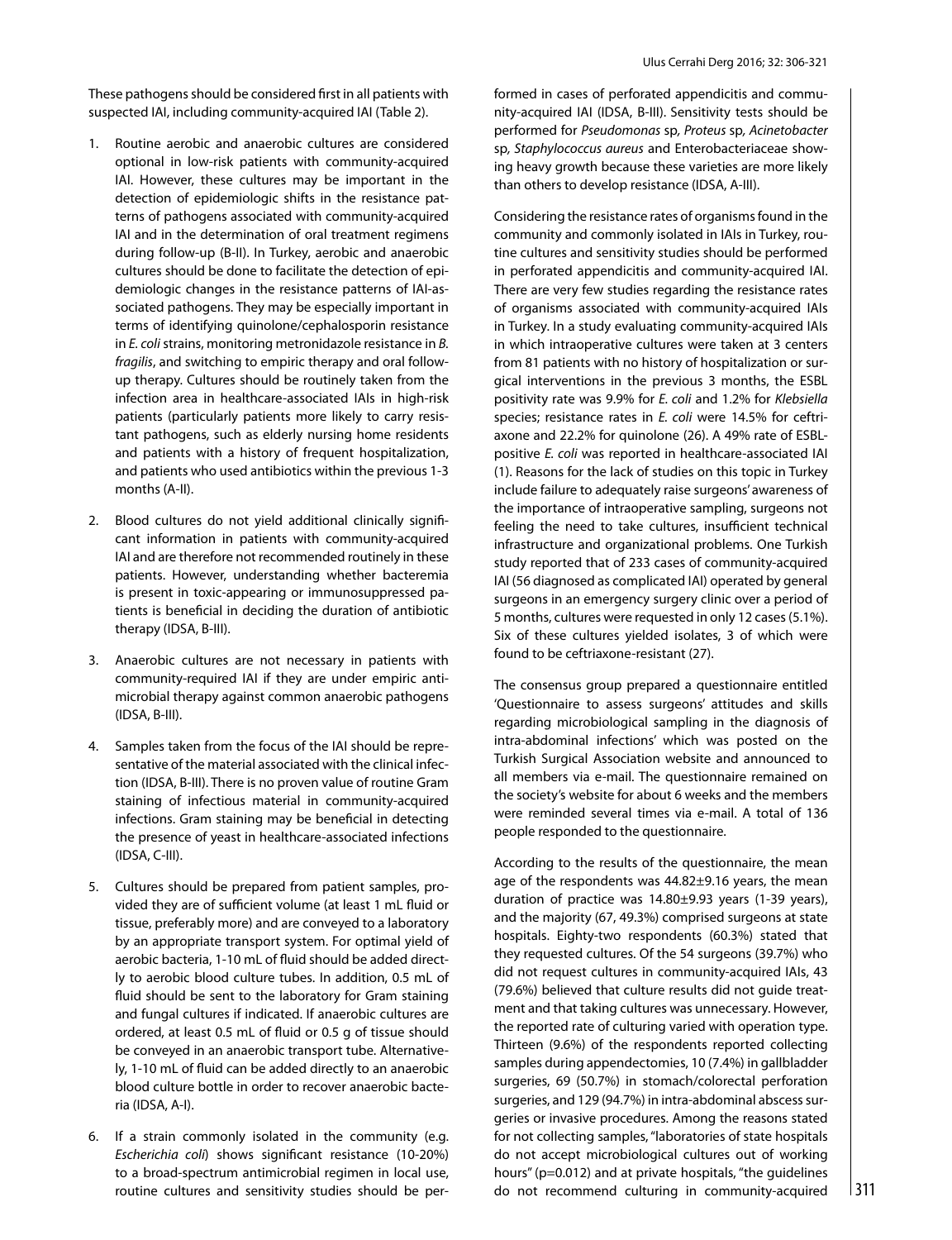infections" (p=0.047) were found statistically significant. These results emphasize the need for a national consensus report. Dissemination of the report to relevant physiscians will provide greater consistency in the approac patients with IAIs. Until epidemiologic data are obtai and organisms associated with IAIs are identified, culture should also be performed at all hospitals in cases of co munity-acquired IAI.

**VII. Imaging techniques:** For patients with obvious sign diffuse peritonitis and patients who will undergo immed surgical intervention, the decision to conduct more advan diagnostic imaging should be made based on the conditi of the healthcare facility and the physician's assessment adult patients not indicated for immediate laparotomy, computed tomography (CT) screening is the preferred imaging method for determining the source of IAI (IDSA, A-II).

## **MANAGING INTRA-ABDOMINAL INFECTIONS**

# **I. SOURCE CONTROL**

- 7. An appropriate source control procedure to immediately drain the locus of infection, control ongoing peritoneal contamination with radical resection (with or without diversion), and restore anatomic and physiologic function to the degree possible is recommended in nearly all patients with IAI (IDSA, B-II). Adequate source control is essential for managing IAIs and control cannot be achieved with antimicrobial therapy alone (IDSA, A-II). Factors leading to source control failure are shown in Table 7. These factors should be warning signs for anastomotic leakage, development of enterocutaneous fistula and/or recurrent/refractory IAI.
- 8. An immediate surgical procedure should be performed in cases of diffuse bacterial peritonitis (IDSA, B-II). However, with appropriate antimicrobial therapy and careful clinical monitoring, the procedure may be delayed until the patient's condition is suitable for surgery (e.g., there is no source of ongoing intraperitoneal infectious contamination such as a perforation, etc.) (IDSA, B-II). The length of this delay can vary depending on circumstances related to the patient, institution and surgeon.
- 9. Whenever possible, percutaneous drainage of abscesses and localized fluid collections is preferable to surgical drainage, especially in high-risk patients (IDSA, B-II). Drainage for intra-abdominal collections placed using invasive radiology is reported to be effective in 70-90% of cases (28, 29). Antimicrobial therapy without drainage may be sufficient for abscesses smaller than 3 cm in size (IDSA, B-II). However, a collection diameter less than 5 cm and the presence of biliary or intestinal fistula are significant risk factors for the failure of percutaneous drainage (8).
- 10. Randomized controlled studies have demonstrated that in patients with acute cholecystitis, early laparoscopic cholecystectomy (within the first 72 hours) shortens hospitalization times, speeds recovery, reduces costs, and lowers open cholecystectomy rates (30, 31). Guidelines also state that endoscopic drainage of the biliary tract is safer and more effective than surgical drainage

| :ant.<br>sen-<br>-ivsi<br>h to<br>ined<br>ures<br>om- | Table 7. Clinical factors predicting source control failure in<br>intra-abdominal infection (5) |
|-------------------------------------------------------|-------------------------------------------------------------------------------------------------|
|                                                       | Delay in initial intervention (>24 hours)                                                       |
|                                                       | High severity of illness (APACHE II score $\ge$ 15)                                             |
|                                                       | Advanced age                                                                                    |
|                                                       | Co-morbidity and extent of organ dysfunction                                                    |
| ıs of                                                 | Low albumin level                                                                               |
| liate<br>าced<br>ions<br>t. In                        | Poor nutritional status                                                                         |
|                                                       | Extent of peritoneal involvement diffuse peritonitis                                            |
|                                                       | Failure to achieve adequate debridement or drainage control                                     |

Presence of malignancy

(IDSA, A-I) (5, 6). Determining the severity of acute cholecystitis is important. Patients with mild acute cholecystitis are suitable for early laparoscopic cholecystectomy. However, considering the patient's overall condition, the diagnosis should be confirmed by USG and if necessary by imaging modalities such as CT or magnetic resonance cholangiopancreatography (MRCP), and the timing of surgical interventions for patients with acute cholecystitis should be planned in light of these data (32, 33). For cases of moderate acute cholecystitis, local inflammation may make cholecystectomy difficult (33). Therefore, open cholecystectomy should not be delayed (34). Cases of severe acute cholecystitis with accompanying issues like organ failure or deterioration of overall condition can be initially treated by percutaneous cholecystostomy (33). Percutaneous cholecystostomy should be performed within the shortest time possible (<72 hours) after diagnosis of acute cholecystitis (35). After the patient comes out of critical condition following percutaneous cholecystostomy and if no postsurgical complications develop, cholecystectomy can be performed in the early period (32). The most important step in treating acute cholangitis is determining severity of illness. Treatment of acute cholangitis consists of eliminating the underlying cause with antimicrobial therapy and biliary drainage (36). The treatment for acute suppurative cholangitis is an appropriate antibiotic, fluid therapy and biliary decompression (IDSA, A-I).

11. Perforated appendicitis patients should undergo immediate surgery to achieve adequate source control (IDSA, B-III). Selected patients presenting several days after the development of inflammation with periappendiceal phlegmon (plastron) or small abscess preventing percutaneous drainage may be treated in hospital with antimicrobial therapy under close monitoring (IDSA, B-II). Patients with well-circumscribed periappendiceal abscess can be treated with percutaneous or operative drainage when necessary. Appendectomy may be performed in these patients or the abscess may be drained. Interval appendectomy after percutaneous drainage or non-operative management of perforated appendicitis patients is controversial and may not be necessary (IDSA, A-II). Each hospital should develop a step-by-step clinical approach to standardize diagnosis, inpatient interventions, discharge, and outpatient management (IDSA, B-II). These approaches should be designed by the entire medical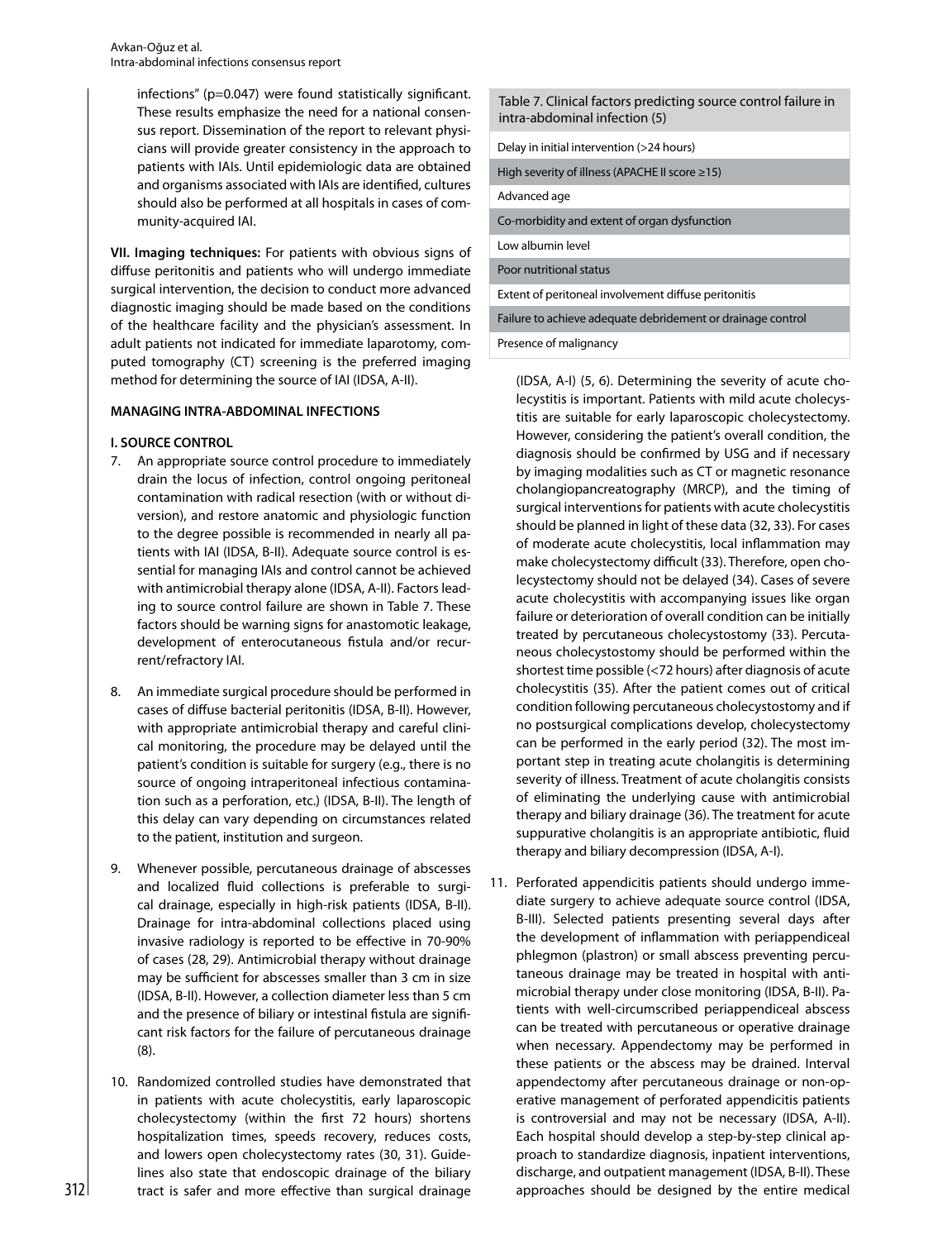staff collaborating in and responsible for the care of these patients, including surgeons, infectious diseases specialists, primary care practitioners, emergency medicine physicians, radiologists, nursing providers and pharmacists. Clinical approaches should reflect local resources and standards of care (IDSA, B-II).

- 12. Perforated diverticulitis can be managed with laparoscopic lavage and drainage in selected patients (IDSA, C-II). In perforated diverticulitis, it is essential to differentiate patients with signs of peritonitis in physical examination from patients with evident perforation on CT but no signs of objective toxicity. The conventional treatment for perforated diverticulitis with purulent or fecal peritonitis is the Hartmann procedure (resection and proximal stoma). However, this procedure seems likely to change due to the application of current imaging techniques, antibiotic therapy, endoscopic techniques and laparoscopic lavage. Management by resectionless laparoscopic lavage is controversial. Guidelines published by international laparoscopic and surgical associations state that although colon resection is the gold standard, laparoscopic lavage may be performed in selected patients (37). The laparoscopic lavage approach is not recommended for unstable patients with obvious signs of peritonitis or patients with accompanying severe concomitant diseases.
- 13. In complicated acute pancreatitis, inflammation and subsequent necrosis occur within the first 2 weeks. Week 3 is the infection phase, in which clinical signs of local and systemic inflammatory syndromes emerge. It is difficult to clinically distinguish between sterile and infected pancreatic necrosis. Pancreatic abscess may develop in the late phase (week 4 and later). Acute pancreatitis with 3 consecutive days of organ failure is considered severe pancreatitis. Severe pancreatitis is frequently complicated by systemic inflammatory response syndrome (SIRS), multiple organ failure and sepsis syndrome. Determining whether pancreatic necrosis is sterile or infected is a priority. The presence of extraluminal gas on abdominal CT is pathognomonic. In the absence of this finding, a CT-guided aspiration biopsy should be obtained. Surgical interventions are usually only performed in cases of acute pancreatitis which, despite optimal treatment, exhibit progressive organ dysfunction and/or develop local complications such as infected necrosis, infected collections, abscess or fistula (12).
- 14. Emergency surgery should be performed in these patients unless there is hemodynamic disturbance of a severity which precludes surgical intervention. Surgical intervention should be considered for the following conditions and situations:
- Collections which are not accessible or cannot be drained percutaneously,
- Acute or diffuse peritonitis,
- Septic syndrome could not be managed by percutaneous drainage,
- When removal of the abscess wall is necessary for treatment,
- If the patient is in uncompensated septic shock,
- Drainage of acute cholangitis by two methods (biliary

decompression with medical treatment and endoscopic drainage) was unsuccessful,

- When not technically possible (e.g. after distal gastrectomy), open surgical approaches should be utilized (IDSA, C-II).
- 15. There are three possible approaches for risky patients who are physiologically unstable and may result in source control failure: planned laparotomy, on-demand laparotomy, and standard open abdomen surgery (38). Relaparotomy, which may systematically disrupt physiology, should not be planned if surgical intervention is believed to have ensured adequate source control (8).

# **II. FLUID THERAPY**

- 16. Patients with IAI should be administered intravascular fluid replacement and additional measures should be taken to ensure physiological stability. Intravenous fluid therapy should be initiated at the first suspicion of IAI, even if the patient shows no signs of reduced intravascular volume (IDSA, B-III).
- 17. Sepsis and septic shock is a complex process influenced by multiple factors requiring early hemodynamic support, effective source control and appropriate antibiotic use (IDSA, A-I). Fluid replacement should be initiated immediately upon the detection of hypotension in patients in septic shock (IDSA, A-II). Regardless of which system is the septic source, the general principles of sepsis and septic shock management should be followed and hemodynamic support should be provided. Achieving early and adequate source control should be the primary goal in the active treatment of abdominal sepsis (39, 40).

# **III. ANTIMICROBIAL REGIMENS**

18. Antimicrobials and the antimicrobial combinations specified in Tables 8 and 9 are accepted as adequate for the empiric treatment of community-acquired IAI. However, antibiotics must be used at optimal dosages to minimize antimicrobial resistance, thereby guaranteeing maximum efficacy and minimal toxicity (Table 10) (IDSA, B-II) (5).

**Timing of Initiation of Antimicrobial Therapy:** Antimicrobial therapy must be initiated *as soon as possible* in patients with severe sepsis/septic shock due to IAI (IDSA, A-III). For patients without signs of sepsis, antimicrobial therapy should be initiated *without delay* once a patient is diagnosed with complicated IAI or such a diagnosis is suspected.

# **Managing community-acquired intra-abdominal infections of mild to moderate severity in adults**

- 19. Antibiotics used in empiric therapy should be effective against enteric gram-negative aerobic and facultative bacilli and enteric gram-positive streptococci. Empiric therapy must include agents with extended spectra activity against anaerobic bacilli for infections originating in the distal small intestine, appendix and colon and perforations in the presence of obstruction or paralytic ileus (IDSA, A-I) (5).
- 20. For adult patients with mild to moderate IAI in Turkey, the use of ertapenem, moxifloxacin or tigecycline monotherapy or combinations of metronidazole with cefazolin,  $\vert$  313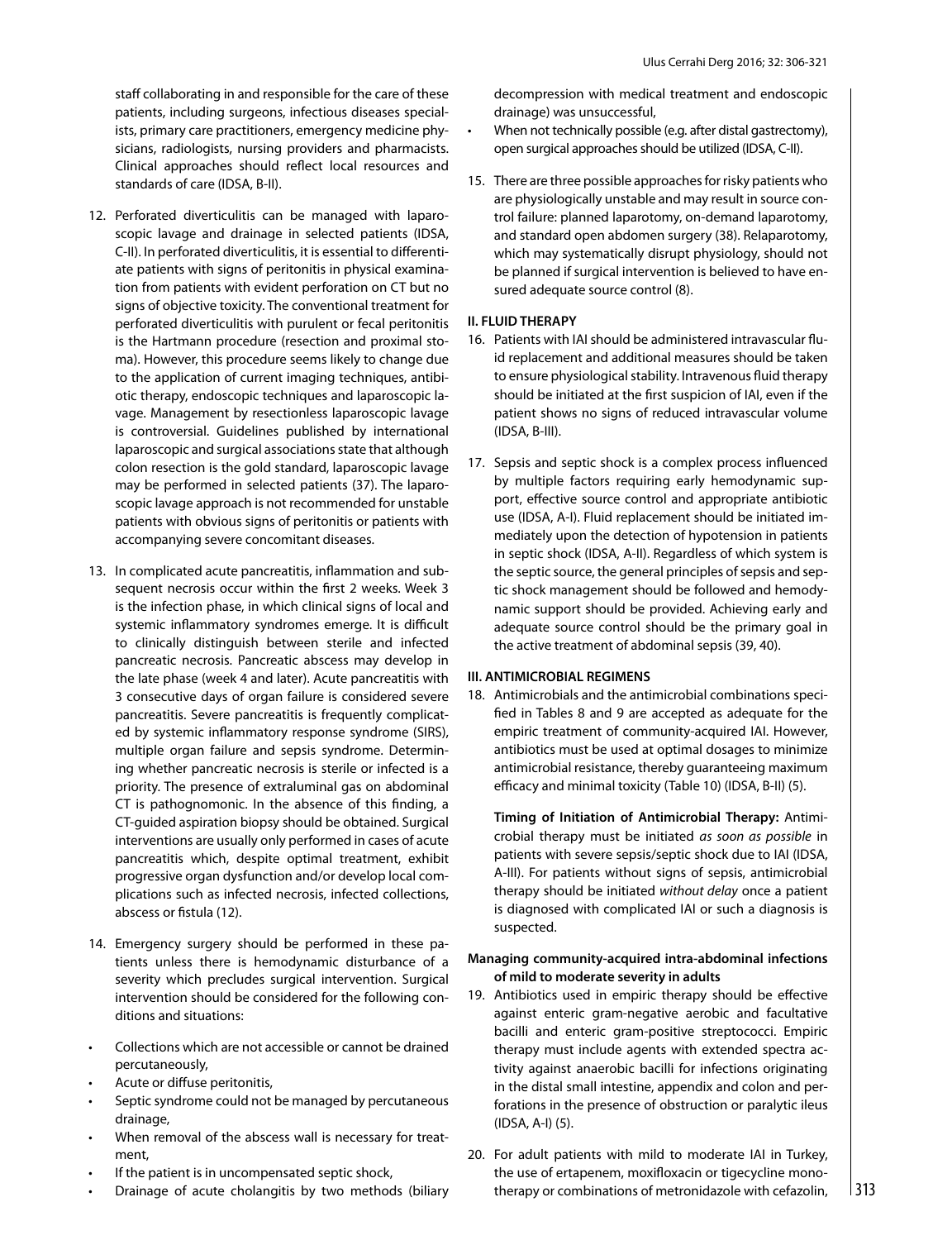Table 8. Agents and regimens that may be used for the initial empiric treatment of extra-biliary complicated intraabdominal infections (5)

|              |                                                                 | Community-acquired infection in adults                                                               |
|--------------|-----------------------------------------------------------------|------------------------------------------------------------------------------------------------------|
| Regimen      | Mild to<br>moderate infection                                   | Severe<br>infection                                                                                  |
|              | Perforated or abscessed<br>appendicitis and<br>other infections | High-risk or serious<br>physiologic<br>disturbance,<br>advanced age or<br>immunocompromised<br>state |
| Single agent | Ertapenem<br>Moxifloxacin<br>Tigecycline                        | Piperacillin-<br>tazobactam<br>Imipenem-cilastatin                                                   |
|              |                                                                 | Meropenem                                                                                            |
| Combination  | Cefazolin                                                       | Cefepime,                                                                                            |
|              | Cefuroxime                                                      | Ceftazidime                                                                                          |
|              | Ceftriaxone                                                     | Ciprofloxacin or                                                                                     |
|              | Cefotaxime                                                      | Levofloxacin <sup>a</sup>                                                                            |
|              | Ciprofloxacin or                                                | $+$                                                                                                  |
|              | I evofloxacin <sup>a</sup>                                      | Metronidazole                                                                                        |
|              | $\ddot{}$                                                       |                                                                                                      |
|              | Metronidazole                                                   |                                                                                                      |

<sup>a</sup>Due to increasing resistance to fluoroquinolones in Escherichia coli, local susceptibility profiles and, if available, strain sensitivity should be investigated.

Table 9. Agents and regimens that may be used for the initial empiric treatment of biliary infections in adults (5)

| Infection                                                                                            | Regimen                   |
|------------------------------------------------------------------------------------------------------|---------------------------|
| Community-acquired mild to<br>moderate acute cholecystitis                                           | Cefazolin,                |
|                                                                                                      | Cefuroxime or Ceftriaxone |
| Serious physiologic disturbance<br>caused by community-acquired<br>acute cholecystitis, advanced age |                           |
| or immunocompromised state                                                                           | Imipenem-cilastatin,      |
|                                                                                                      | Meropenem,                |
|                                                                                                      | Piperacillin-tazobactam,  |
| Acute cholangitis of any severity<br>following bilio-enteric                                         |                           |
| anastomosis                                                                                          | Ciprofloxacin,            |
|                                                                                                      | Levofloxacin or           |
|                                                                                                      | Cefepime                  |
| Healthcare-associated infection                                                                      |                           |
| of any severity                                                                                      | $+$                       |
|                                                                                                      | Metronidazole             |

cefuroxime, ceftriaxone, cefotaxime, levofloxacin or ciprofloxacin are preferable to regimens with anti-pseudomonal activity (Tables 8 and 9) (IDSA, A-I). Because data are scarce concerning the ESBL positivity rate of organisms involved in community-acquired IAIs in Turkey, emTable 10. Initial intravenous antibiotic dosages in empiric treatment of complicated intra-abdominal infections in adults (5)

| <b>Antibiotic</b>                             | Adult dosage <sup>a</sup>                           |
|-----------------------------------------------|-----------------------------------------------------|
| ß-lactam/ß-lactamase<br>inhibitor combination |                                                     |
| Piperacillin-tazobactam <sup>b</sup>          | 3.375 g every 6 h                                   |
| Carbapenems                                   |                                                     |
| Ertapenem                                     | 1 g every 24 h                                      |
| Imipenem-cilastatin                           | 500 mg every 6 h or 1 g every 8 h                   |
| Meropenem                                     | 1 g every 8 h                                       |
| <b>Cephalosporins</b>                         |                                                     |
| Cefazolin                                     | 1-2 g every 8 h                                     |
| Cefuroxime                                    | 1.5 g every 8 h                                     |
| Ceftriaxone                                   | 1 g every 12 h                                      |
| Cefotaxime                                    | 1-2 g every 6-8 h                                   |
| Ceftazidime                                   | 2 g every 8 h                                       |
| Cefepime                                      | 2 g every 8-12 h                                    |
| <b>Tigecycline</b>                            | 100 mg initial dose followed<br>by 50 mg every 12 h |
| <b>Fluoroquinolones</b>                       |                                                     |
| Ciprofloxacin                                 | 400 mg every 12 h                                   |
| Levofloxacin                                  | 750 mg every 24 h                                   |
| Moxifloxacin                                  | 400 mg every 24 h                                   |
| Metronidazole                                 | 500 mg every 6-8 h or<br>1,500 mg every 24 h        |
| Aminoglicosides                               |                                                     |
| Gentamicin or tobramycin                      | 3-7 mg/kg every 24 hours <sup>c</sup>               |
| Amikacin                                      | 15-20 mg/kg every 24 hours <sup>c</sup>             |
| Vancomycin                                    | 15-20 mg/kg every 12 hours <sup>d</sup>             |
|                                               |                                                     |

Notes: FDA, United States Food and Drug Administration <sup>a</sup>Dosages based on normal renal and hepatic function. <sup>b</sup>Dosage can be increased to 3.375 g every 4 h or 4.5 g every 6 h for Pseudomonas aeruginosa infection. Initial dosage regimens for aminoglicosides should be adjusted according to body weight. dSerum-drug concentration should be considered for dosage individualization Initial dosage regimens for vancomycin should be based on total body weight.

piric antibiotics should be selected on an individual hospital basis according to the ESBL rate in local epidemiologic data (10% or higher) or the ESBL risk factors described in Table 4. Furthermore, although *Pseudomonas* species are isolated in approximately 8% of IAIs, they are less likely to be the causative agent (41).

In a Turkish study investigating carbapenem and metronidazole resistance profiles of *Bacteroides* species, 39% of the total 66 strains evaluated were of intra-abdominal origin, and none showed metronidazole resistance. However, 5 of the strains were resistant to meropenem, and one of those meropenem-resistant strains was also resistant to imipenem. The same center reported the first imipenem-resistant *B. fragilis* in 1999 and the incidence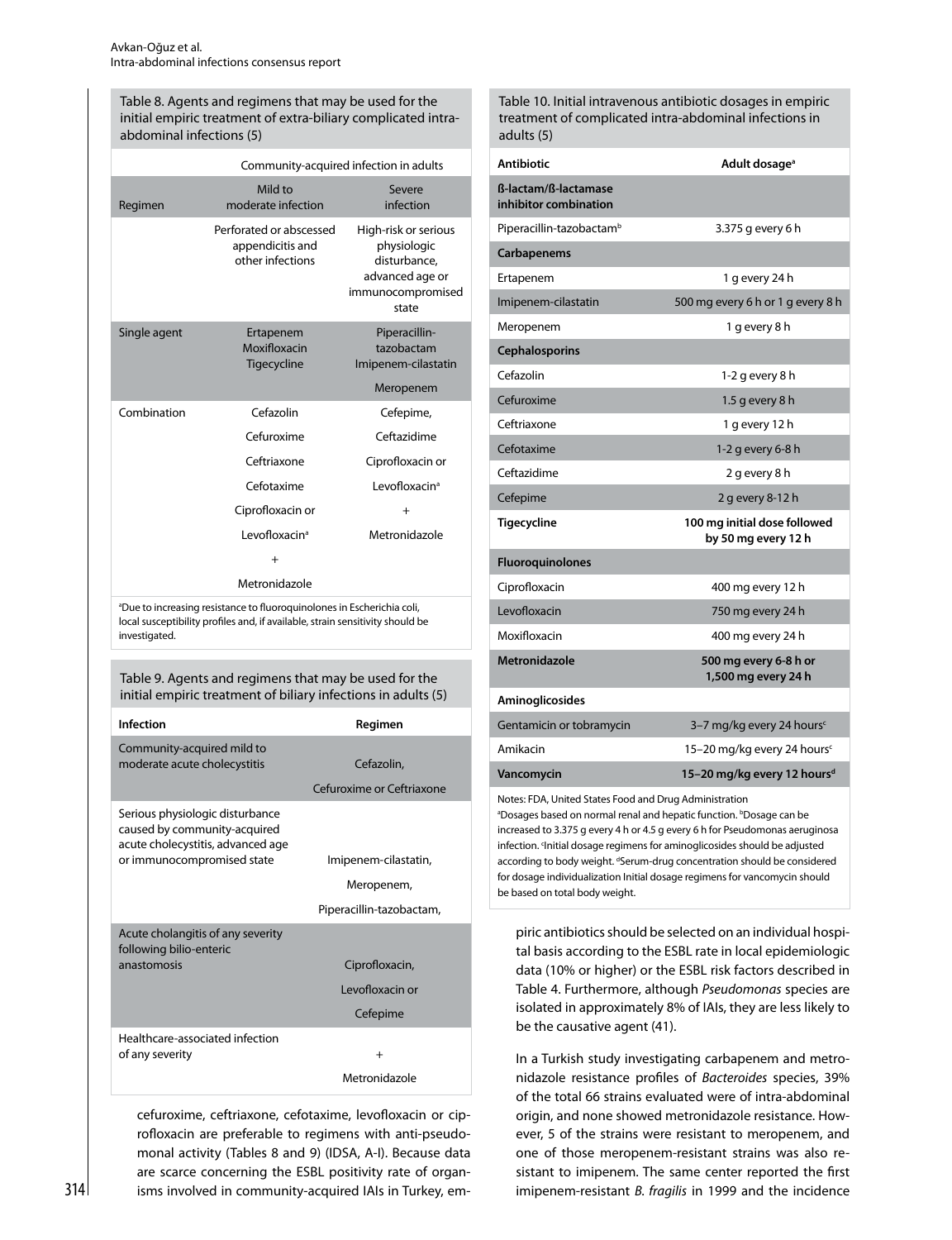has since increased from 2% to 6%. It was also stressed that the metallobetalactamase gene was found at a much higher rate in strains of *B. fragilis* in Turkey (27%) compared to strains in other countries (2-9%) (42).

Clindamycin use is also not recommended in these patients because of the growing resistance of *B. fragilis* (IDSA, B-II). A study conducted in Turkey evaluating antibiotic susceptibility in anaerobic bacteria isolated from clinical specimens revealed the highest rate of clindamycin resistance in *Bacteroides* isolates (53%) (43).

The use of ampicillin-sulbactam is not recommended due to the high rates of resistance to this agent in communityacquired *E. coli* (IDSA, B-II). In a Turkish susceptibility study of 823 *E. coli* isolates from various patient specimens, including peritoneal fluid, only 386 (47%) of the *E. coli* isolates were sensitive to ampicillin/sulbactam. In the same study, amoxicillin/clavulanic acid susceptibility was found in 418 (51%) of the isolates (44).

Aminoglycosides are not routinely recommended for adults with IAI (IDSA, B-II). There are alternative agents which have been shown to be at least as effective and are less toxic.

Agents recommended for use in severe communityacquired or healthcare-associated infections are not recommended for community-acquired infections of mild to moderate severity because these regimens carry a higher risk of toxicity and facilitate infection with more resistant organisms (IDSA, B-II).

For mild to moderate IAIs including biliary infections, empiric antibiotic treatment against enterococci (IDSA, A-I) and empiric antifungal treatment against Candida species (IDSA, B-II) are not recommended.

- 21. In patients with mild to moderate IAIs including acute diverticulitis and the various forms of appendicitis who will not undergo a source control procedure, managing the infection with parenteral or early oral antibiotic therapy is recommended (IDSA, B-III). The German guidelines for diverticular diseases do not recommend antibiotic therapy for uncomplicated diverticulitis patients who do not have risk factors such as immunosuppression, and states that these patients can be monitored without inpatient treatment. Cases of complicated diverticulitis should be admitted for inpatient treatment including antibiotic therapy and surgical interventions, if necessary (9).
- 22. Ultrasonography is the first imaging technique for patients with suspected acute cholecystitis or cholangitis (IDSA, A-I). For patients undergoing cholecystectomy for acute cholecystitis, antimicrobial therapy should be discontinued within 24 hours unless there is evidence of infection beyond the walls of the gallbladder (B-II). Patients with suspected acute cholecystitis or cholangitis should receive the antimicrobial therapies recommended in Table 9. However, there is no indication for treatment against anaerobic organisms in the absence of biliaryenteric anastomosis (IDSA, B-II) (5, 30, 34).
- 23. In patients with acute pancreatitis (12):
	- Cholangitis, catheter-related infections, bacteremia, urinary tract infections and extrapancreatic infections like pneumonia should be treated with antibiotics.
	- Routine prophylactic antibiotic use is not recommended for patients with severe acute pancreatitis.
	- Antibiotic use is not recommended to prevent sterile necrosis from developing into infected necrosis.
	- Infected necrosis should be suspected in patients with pancreatic or extrapancreatic necrosis that worsens or fails to resolve despite 7-10 days of inpatient treatment. For these patients, it is recommended to (i) perform a CTguided fine needle aspiration biopsy for Gram staining and cultures to aid the selection of an appropriate antibiotic, or (ii) use empiric antibiotic therapy without performing a fine needle aspiration biopsy.
	- Interventional radiology procedures or surgical interventions may be performed once a patient is diagnosed with infected pancreatic necrosis. For patients with infected necrosis, antibiotics which can penetrate into the necrotic pancreatic tissue, such as carbapenems, quinolones and metronidazole, may be beneficial in reducing morbidity and mortality in situations where surgical intervention is deferred or delayed.
	- The routine prophylactic or therapeutic use of antifungal agents is not recommended.
- 24. In appendicitis, although clinical signs are not sufficient for a definite diagnosis, the presence of findings such as characteristic abdominal pain, localized abdominal sensitivity, and laboratory evidence of acute inflammation will generally identify most patients with suspected appendicitis (IDSA, A-II). Patients with suspected appendicitis which could neither be confirmed nor excluded with diagnostic imaging should be closely monitored. Patients with a high index of suspicion should be monitored on an inpatient basis (IDSA, A-III). The recommended radiologic method for patients with suspected appendicitis is abdominal and pelvic CT imaging with contrast substance delivered by intravenous (not oral or rectal) route (IDSA, B-II). All patients diagnosed with appendicitis should be given antibiotic therapy (IDSA, A-II) (Table 8).
- 25. Operative intervention for acute non-perforated appendicitis should be performed as soon as possible, providing the procedure can be done appropriately (IDSA, B-II).

# **Managing high-risk community-acquired intra-abdominal infection in adults**

- 26. The empiric use of antimicrobial regimens with broad-spectrum activity against gram-negative organisms is recommended for the treatment of patients with high-risk IAIs as defined by an APACHE II score >15 or the presence of other factors listed in Table 7. These agents include meropenem, imipenem-cilastatin, piperacillin-tazobactam, and ceftazidime as single agents or combinations of metronidazole with cefepime, ciprofloxacin or levofloxacin (IDSA, A-I).
- 27. In high-risk patients, antimicrobial regimens should be planned according to culture and susceptibility reports in order to ensure activity against predominant pathogens isolated from the cultures (IDSA, A-III).  $\vert$  315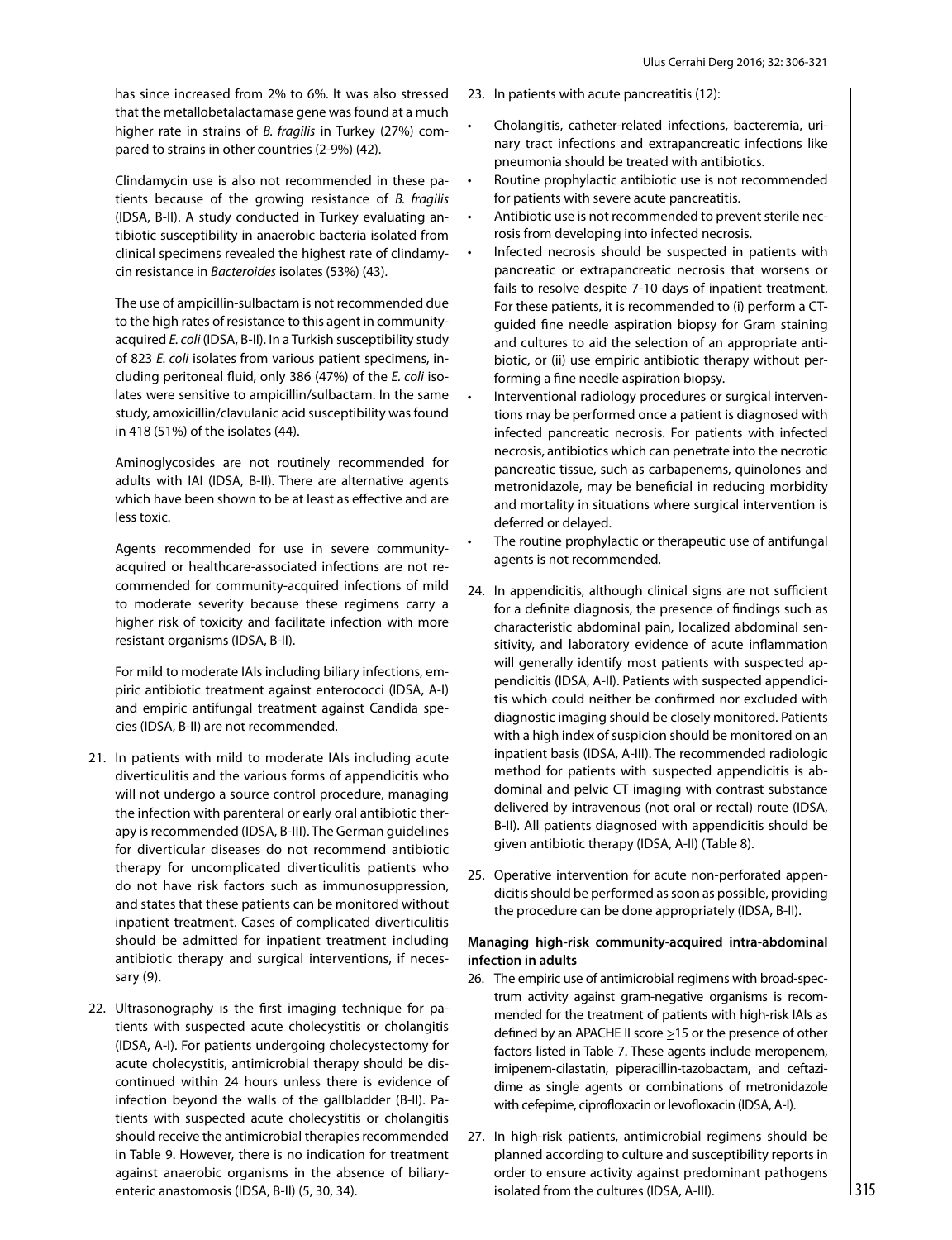- 28. Quinolone-resistant *E. coli* have become common in some communities. Therefore, quinolones should not be used unless local *E. coli* show more than 90% susceptibility to quinolones (IDSA, A-II). In Turkey, quinolone sensitivity of *E. coli* isolates from IAI patients is reported as 54% (1), demonstrating that quinolones should not be considered as a first choice for empiric treatment.
- 29. The empiric use of agents effective against enterococci is recommended (IDSA, B-II). Nearly all enterococci in community-acquired infections are *E. faecalis*, which are susceptible to ampicillin, piperacillin, and glycopeptides.
- 30. The use of agents effective against methicillin-resistant *Staphylococcus aureus* (MRSA) and yeast are not recommended in the absence of evidence that the infection is a result of these organisms (IDSA, B-III).
- 31. The routine use of an aminoglycoside with a second agent effective against gram-negative facultative and aerobic bacilli is not recommended in adults in the absence of evidence that resistant organisms are involved in the infection (IDSA, A-I).

# **Managing healthcare-associated intra-abdominal infection in adults**

- 32. Empiric therapy for this type of infection should be based on local microbiologic results (IDSA, A-II).
- 33. To achieve empiric efficacy against likely pathogens, multi-drug regimens including broad-spectrum agents with coverage against gram-negative aerobic and facultative bacilli. If local data indicate a resistance rate under 20%, infections caused by *P. aeruginosa*, *Acinetobacter* species, ESBL(+) Enterobacteriaceae and other multidrugresistant gram-negative bacteria can be treated with combinations of metronidazole with ceftazidime or cefepime, piperacillin-tazobactam, meropenem and imipenem. Treatment choices are more limited if the resistance rate exceeds 20%. In such cases imipenem, meropenem, piperacillin-tazobaktam and aminoglicosides are used in initial treatment. Colistin combined with carbapenem or tigecycline is an alternative in the treatment of infections with strains resistant to carbapenem, quinolone and aminoglycoside. Broad-spectrum antimicrobial therapy should be planned after culture and susceptibility reports are obtained (IDSA, B-III).

In the IDSA guideline, tigecycline is recommended for community-acquired IAIs only, whereas in the WSES 2013 guidelines for managing IAIs it is also recommended for the treatment of stabile, noncritical healthcare-associated IAI (5, 7). The Canadian 2010 AMMI guidelines also state that the pharmacokinetic and pharmacodynamic properties of tigecycline are appropriate for the treatment of healthcare-associated infections, but specify that it must be combined with ciprofloxacin for coverage of *P. aeruginosa* (6). In centers in Turkey for which *P. aeruginosa* is not among the first organisms listed in local resistance data, tigecycline treatment can be started in empiric therapy to manage mild to moderate healthcare-associated IAIs in order to limit the use of carbapenem. In a study con- $316$  ducted at a center in which ESBL(+) *E. coli* was the most  $\qquad$  B-II) (10).

common organism in IAIs, tigecycline monotherapy was found to yield a 72.3% cure rate in patients with malignancy and complicated IAI (2).

- 34. Empiric therapy covering enterococci is particularly recommended for patients with postoperative infection, patients who used other selected antimicrobial agents which may select for enterococci, such as cefalosporins, within the previous 3 months, immune-deficient patients, and patients with valvular heart disease or intravascular prosthetic materials (IDSA, B-II). Antimicrobial therapy against enterococci should be administered if enterococci are isolated from patients with healthcare-associated IAI (IDSA, B-III). Initial empiric therapy should target *Enterococcus faecalis.* Antibiotics that can potentially be used against this organism are ampicillin, piperacillin-tazobactam, teicoplanin and vancomycin. Empiric therapy against vancomycin-resistant *E. faecium* is not recommended so long as the infection with this organism does not pose a high risk (IDSA, B-III). Empiric therapy against vancomycin-resistant *E. faecium* is recommended for liver transplant recipients with IAI originating in the hepatobiliary system and patients known to be colonized with vancomycin-resistant *E. faecium* (IDSA, B-III).
- 35. Empiric anti-MRSA therapy should be given to IAI patients known to be colonized by this organism or those with previous treatment failure who are at risk of infection by this bacteria (IDSA, B-II). Vancomycin is the recommended treatment for suspected or proven IAI due to MRSA (IDSA, A-III).

In Turkey, teicoplanin is also an option for treating MRSA in IAI. In the WSES 2013 IAI management guidelines, teicoplanin is recommended in combination with carbapenem for the treatment of healthcare-associated critical extra-biliary complicated IAI (7).

36. In the IDSA guidelines, antifungal therapy is recommended if *Candida* species are isolated from intra-abdominal cultures taken intraoperatively (IDSA, B-II). The Italian guidelines recommend antifungal therapy if cultures taken intraoperatively or within 24 h of external drainage produce *Candida*, but do not recommend treatment based on positive cultures taken from drains which have been in place longer than 24 h (10).

The consensus report prepared by the Italian Society of Intensive Care and International Society of Chemotherapy states that the pathogenesis of intra-abdominal candidiasis is different and gives recommendations for the management of surgical peritonitis and abscesses in patients without neutropenia (10). The report highlighted the fact that intra-abdominal candidiasis in Europe was predominantly due to *C. albicans* (65-82%) and mortality ranged from 25 to 60%. The specific and nonspecific risk factors for intra-abdominal *Candida* infections identified in that report are presented in Table 11. The report recommended the use of empiric antifungal treatment for IAI patients with at least one specific risk factor (IDSA, C-III) (10, 11) and patients positive for mannan/antimannan, beta D-glucan or PCR, with or without risk factors (IDSA,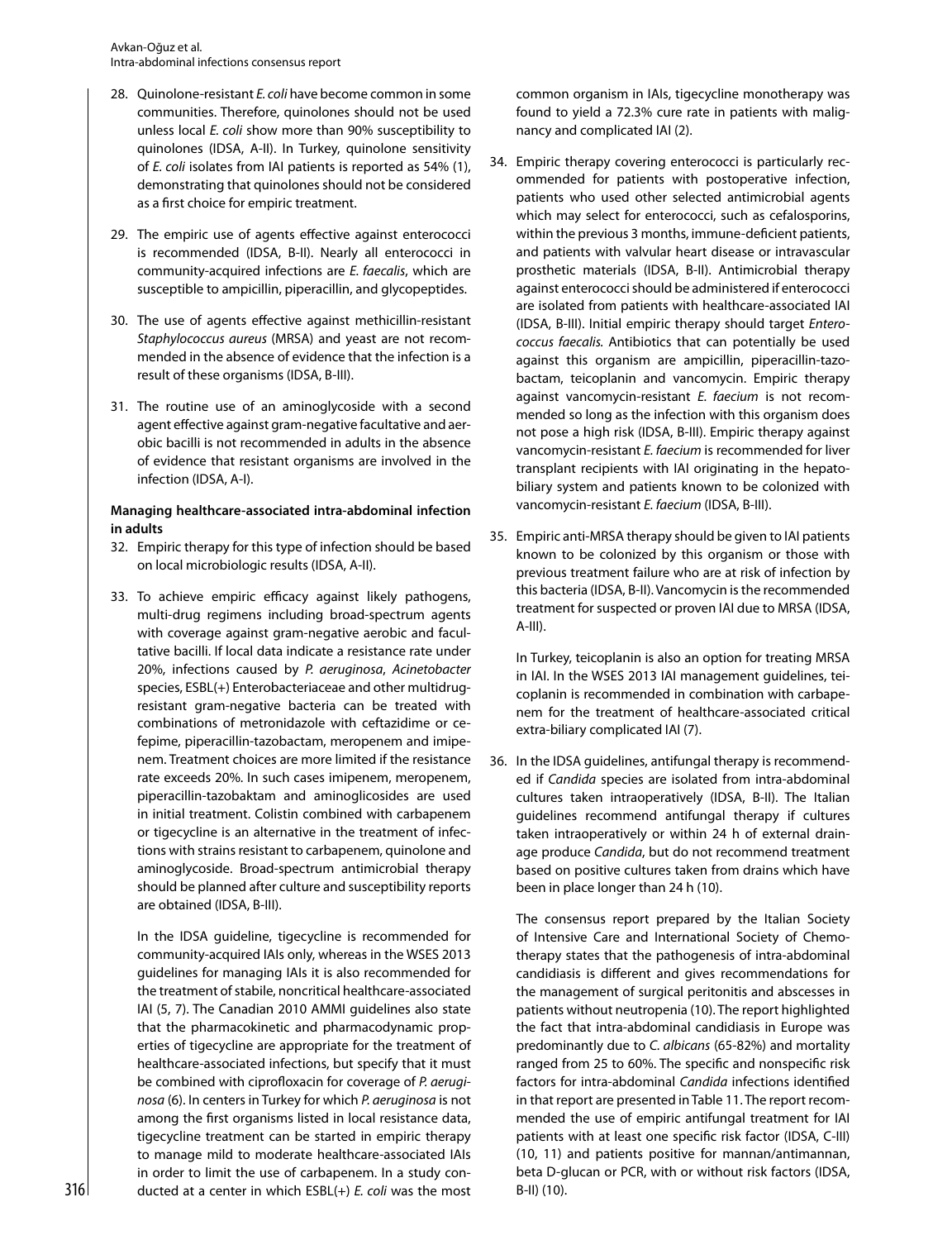Table 11. Specific and non-specific risk factors for intraabdominal Candida infection (10)

| Specific risk factors                                                                                                           | Non-specific risk factors                                                            |
|---------------------------------------------------------------------------------------------------------------------------------|--------------------------------------------------------------------------------------|
| • Surgical interventions<br>including laparoscopy                                                                               | • Acute renal failure                                                                |
| • Perforations including those<br>of the upper gastrointestinal<br>tract which are not treated<br>within 24 hours or are        |                                                                                      |
| recurrent                                                                                                                       | • Presence of central venous catheter                                                |
|                                                                                                                                 | • Feeding with parenteral nutrition                                                  |
|                                                                                                                                 | • Severe sepsis                                                                      |
|                                                                                                                                 | • Diabetes mellitus                                                                  |
|                                                                                                                                 | • Immunosuppression                                                                  |
|                                                                                                                                 | • Prolonged broad-spectrum<br>antibiotic use or hospitalization in<br>intensive care |
| • Leakage from gastrointestinal<br>anastomoses including the<br>esophagus, especially<br>qastroduodenal surgical<br>anastomosis |                                                                                      |

In a Turkish study evaluating risk factors in liver transplant patients with candidemia, it was determined that meticulous surgical technique, starting with preparation of the patient pre-transplantation, and use of a biologic graft instead of a synthetic graft reduced the risk of candidemia. All of the patients who developed candidemia were found to have anastomotic leakage and/or reoperation/retransplantation and/or use of a vascular graft and/ or presence of biliary complication. The most commonly isolated organism was *C. albicans* (45). Furthermore, *C. albicans* was reported as the most commonly isolated organism and was associated with the highest mortality in the intensive care unit of a university hospital, with 30 day crude mortality rate of 43.9% (46). In light of these data, empiric antifungal therapy must be considered, especially in cases of IAI with risk factors.

37. Fluconazole is an appropriate choice in *C. albicans* is isolated from properly obtained samples (IDSA, B-II) (5). For fluconazole-resistant *Candida* species, treatment with an echinocandin (capsofungin, micafungin or anidulafungin) is appropriate (IDSA, B-III). For critically ill patients, initial treatment with an echinocandin instead of a triazole is recommended (IDSA, B-III). Amphotericin B is not recommended as an initial treatment due to toxicity (IDSA, B-II) (5). However, in a 2016 updated clinical practice guideline for the management of candidiasis, echinocandin is recommended for initial treatment (11). In a Turkish study evaluating the use of antifungals in a general surgery department, it was reported that *C. albicans* was the organism most commonly isolated from IAI patients, fluconazole was the most used antifungal agent, and that antifungal therapy was administered more to immunosuppressed patients, regardless of culture positivity (47). In such cases, fluconazole or echinocandin should be preferred, taking into consideration patient's characteristics, risk factors, and local fluconazole resistance.

- 38. Prophylactic fluconazole may be considered for patients with anastomotic leakage related to a previous operation and/or recurrent gastrointestinal perforations (IDSA, B-I). Echinocandins may be used when there is high azole resistance (IDSA, C-II) (5). However, Knitsch et al. (48) conducted a randomized, placebo-controlled trial of preemptive antifungal therapy to prevent invasive candidiasis after gastrointestinal surgery at 53 centers in 17 countries (including 1 center from Turkey) and found that the preemptive use of echinocandins had no effect. Currently, antifungal prophylaxis is not routinely recommended in IAI.
- 39. In the repair of abdominal wall hernias, different repair techniques using various synthetic (polyester, polypropylene, polytetrafluoroethylene (PTFE), etc.) and biologic meshes are used (49). Factors reported to increase the risk of infection in these patients include cigarette use, multiple recurrence (presence of subclinical dormant microorganisms), presence of cutaneous draining sinus, the accompanying opening of any kind of stoma, open procedures, ASA > 3, poor technique, and coexisting disease (especially diabetes, malignancy, COPD or atherosclerotic heart disease). Because permanent synthetic meshes are susceptible to infection, they cannot be used in contaminated areas. Because all polyester- and polypropylenebased meshes induce severe, widespread adhesion formation, they generally should not be applied to surfaces which will directly contact the intestines unless absolutely necessary.

In cases where infection is proven, 70% of the polypropylene-based meshes and 100% of the PFTE meshes are removed. In very urgent circumstances, the contaminated or infective abdominal wall may remain as 'partially or completely open abdomen' in patients who developed acute/subacute compartment syndrome and the intraabdominal infective pathology could not be controlled/ managed at any stage (damage control approach). In such cases, an absorbent synthetic mesh should be used to temporarily close the abdominal wall and contain the organs. After repairing complex abdominal wall defects, antibiotherapy covering core organisms should be given to immunosuppressed cancer patients with prolonged chemotherapy and/or radiotherapy exposure if there are serious risk factors, in the presence of multiple predisposing factors for the development of infection, or in the presence of mesh protrusion with or without enterocutaneous/enteroatmospheric fistulization ('complicated failure'). If there is infection of the surgical site, gram-positive bacteria should also be considered, particularly *S. aureus*.

# **Monitoring antimicrobial therapy in patients with intra-abdominal infection**

**Clinical monitoring:** Antimicrobial treatment of proven infection should be limited to 4-7 days, provided adequate source control is achieved. No association has been demonstrated between longer treatment durations and improved outcome (B-III). Source control is the most important step determining treatment duration. Continued antibiotic therapy is not necessary for patients whose signs and symptoms of infection have resolved (B-III). Oral therapy can be used as primary medica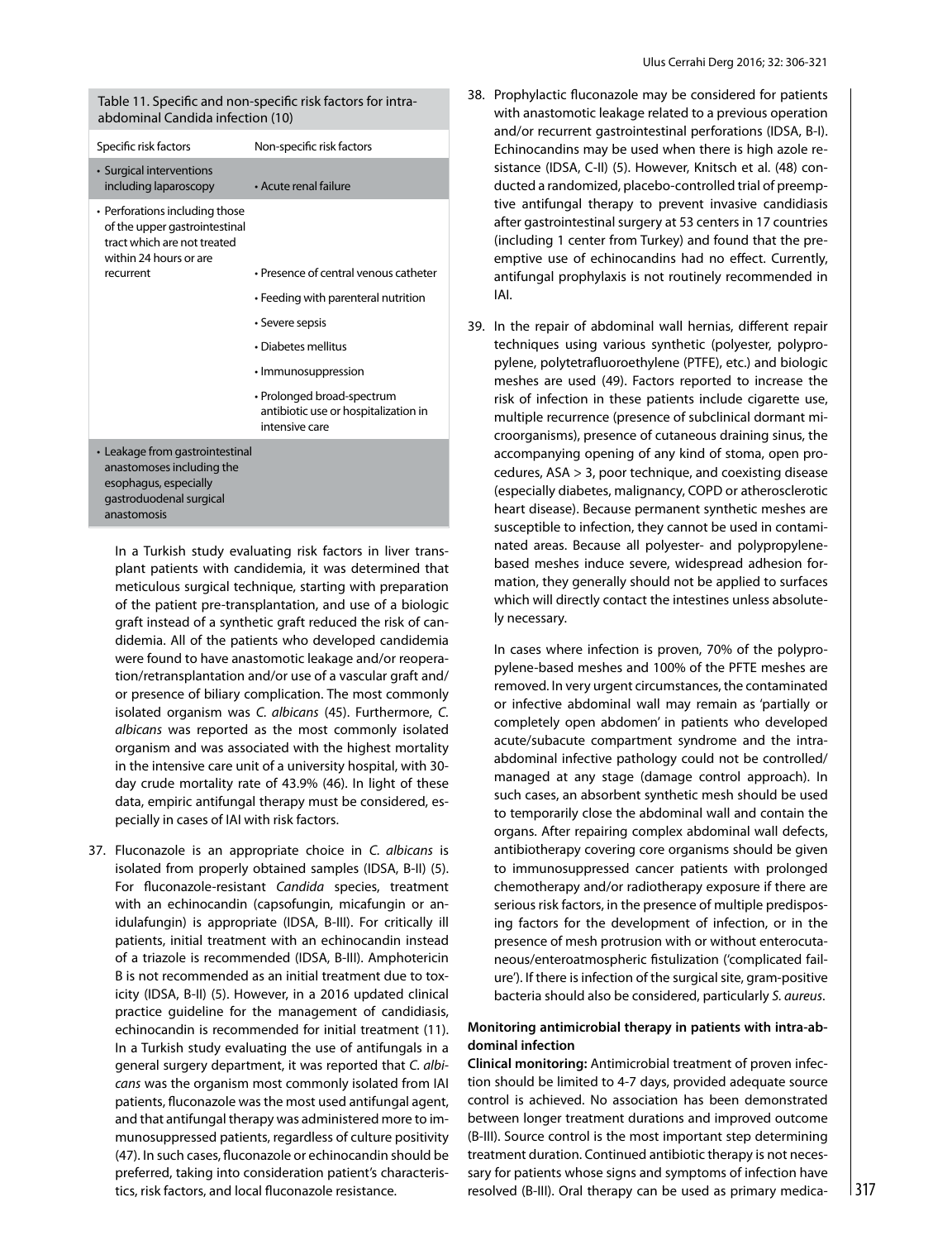tion or step-down therapy following initial intravenous antimicrobial therapy (IDSA, B-III). During the recovery period, amoxicillin-clavulanic acid and oral quinolone (moxifloxacin, ciprofloxacin, levofloxacin) or oral cefalosporins in combination with metronidazole can be used for patients able to accept oral medications and whose infections are due to bacteria susceptible to such agents (IDSA, B-II). Because of the lack of studies on this issue in Turkey, for antibiotics with satisfactory response to parenteral administration, treatment should be completed with the most appropriate oral form.

**Microbiologic monitoring:** For lower-risk patients with community-acquired IAI, if source control and initial therapy result in satisfactory clinical response, no change in treatment is necessary even if follow-up cultures recover unsuspected pathogens not included in the treatment spectrum. If resistant bacteria are detected in cultures taken during the first intervention and there are persistent signs of infection, treatment against those organisms is recommended (IDSA, B-III). Organisms recovered from blood cultures should be considered significant if they are of pathogenic potential or are isolated from at least 2 blood cultures (IDSA, A-I). Patients with positive blood cultures should be treated for at least 10 days. Followup cultures should be taken between 48-72 h of their antibiotic therapy, regardless of level of fever, and negative blood cultures should be demonstrated.

**Treatment failure:** Patients with persistent or recurrent clinical signs of infection following 4-7 days of antimicrobial therapy should undergo appropriate diagnostic imaging tests (CT, MRI or USG). Antimicrobial therapy against the organisms initially identified should be continued (IDSA, A-III). However, if initial empiric antimicrobial therapy does not result in a satisfactory clinical response, investigation into extra-abdominal sources of infection (pneumonia, urinary tract infection, bloodstream infection, etc.) and non-infectious inflammatory conditions is recommended (IDSA, A-II). Furthermore, the role of intraabdominal hypertension and abdominal compartment syndrome in source control should be evaluated. For patients who do not show initial treatment response and for whom a focus of infection remains, an aspiration or tissue sample of sufficient volume (at least 1.0 mL fluid or tissue) should be obtained, sent to the laboratory in a transport system suitable for anaerobics, and used for both aerobic and anaerobic cultures (IDSA, C-III).

In the CIAOW study (complicated intra-abdominal infections worldwide observational study) conducted in 68 medical centers (including 10 in Turkey), the average mortality rate was reported as 10.5% (15). Patient's age, small intestine perforation, delay in surgical intervention, hospitalization in intensive care and immunosuppression were identified as factors affecting mortality. A thorough evaluation of all aspects, taking into account patients' risk factors, will decrease the mortality rate.

In conclusion, all guidelines and consensus reports are intended as guides. This consensus report was also prepared to facilitate diagnosis and treatment for all physicians dealing with IAIs. Because of the lack of relevant randomized, controlled trials, insufficient microbiologic sampling and few studies conducted on this topic in Turkey, the data available in the literature were evaluated. According to these data, it is apparent that epidemisary in order to develop optimal protocols for patient follow-up. The first priority for Turkey is to collect intraoperative cultures from IAI patients to determine microorganism susceptibility and record the patients' characteristics. This report, which we believe will serve to raise awareness of this issue, is the start of a multidisciplinary approach to IAIs. Due to the inherent contextual and temporal limitations of consensus reports, they must be reviewed and updated at regular intervals. We hope that this consensus report will be periodically reviewed and improved as its weaknesses become evident with practical application and as new data become available. It should never be forgotten that we physicians attempt to calculate the risks, but it is the patients who assume the total risk incurred.

In reports to follow, we hope that the multidisciplinary collaboration will continue in many other topics such as the effects of probiotic use, the influence of rifaximin use in ulcerative colitis/ diverticulitis on the distribution of intra-abdominal microbes, and the effect of prolonged ciprofloxacin+metronidazole use in inflammatory bowel disease on IAI treatment.

#### **A brief summary of the main messages**

# **DIAGNOSTIC EVALUATION OF INTRA-ABDOMINAL INFEC-TIONS**

- Monitoring of patients with IAIs should be multidisciplinary.
- Microorganismic, host and surgical risk factors should be evaluated separately.
- Potential infections should be identified as healthcareassociated or community-acquired. Patients with hospitalization lasting five days or longer and/or more than two days antibiotic use and/or an abdominal procedure within the three months prior to presentation should be considered healthcare-associated IAI.
- Severity of the infection should be evaluated using APACHE-II score. Multicenter studies have shown that mortality increases with higher score.
- **Biochemical tests**: Considering the conditions in Turkey and data from previous studies, it is advisable to evaluate white blood cell, CRP, procalcitonin, serum bilirubin levels, and liver and kidney function at the time of IAI diagnosis and during follow-up. These values are also necessary to be able to determine the pharmacokinetic efficacy of antibiotic regimens.
- **Microbiologic evaluation:** In Turkey, intraoperative routine aerobic and anaerobic culturing is recommended, even for low-risk community-acquired IAI patients. In Turkey, aerobic and anaerobic cultures should be done to facilitate the detection of epidemiologic changes in the resistance patterns of IAI-associated pathogens.
- **Imaging**: For patients with obvious signs of diffuse peritonitis and those who will undergo immediate surgical intervention, the decision to conduct more advanced diagnostic imaging should be made based on the healthcare facility and the physician's assessment.

## **TREATMENT OF INTRA-ABDOMINAL INFECTIONS**

- Adequate source control is essential for managing IAIs and control cannot be achieved with antimicrobial therapy alone.
- $318$   $\,$  ologic data for each region, and in fact each hospital, is neces-  $\,$  by multiple factors requiring early hemodynamic support, Sepsis and septic shock is a complex process influenced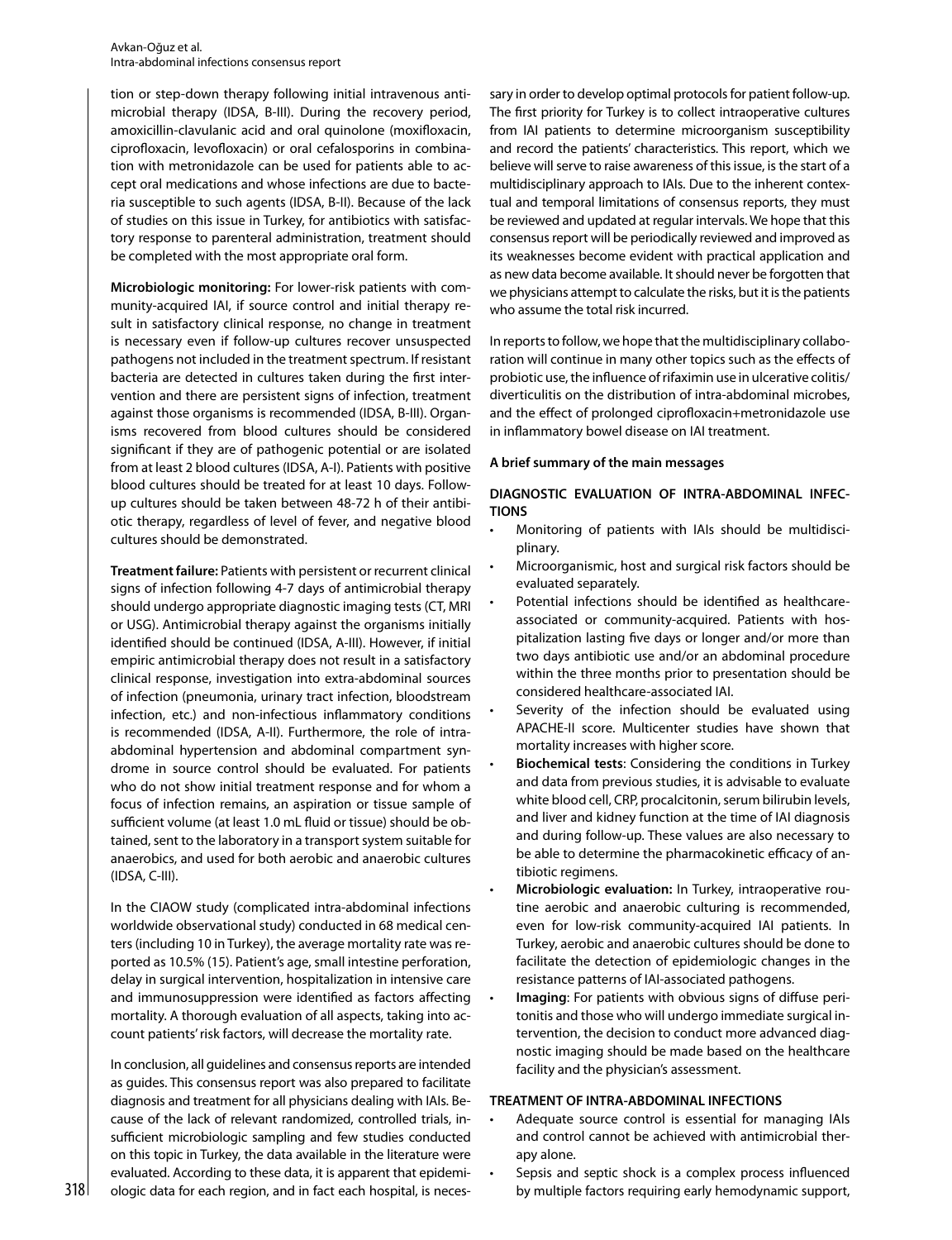effective source control and appropriate antibiotic use. Achieving early and adequate source control should be the primary goal in the active treatment of abdominal sepsis. Antibiotherapy should be initiated as soon as possible.

- For adult patients with mild to moderate community-acquired IAI in Turkey, the use of ertapenem, moxifloxacin or tigecycline monotherapy or combinations of metronidazole with cefazolin, cefuroxime, ceftriaxone, cefotaxime, levofloxacin or ciprofloxacin are preferable to regimens with anti-pseudomonal activity. Empiric antibiotics should be selected on an individual hospital basis according to the ESBL rate in local epidemiologic data (10% or higher) or the ESBL risk factors described in this consensus report.
- Routine prophylactic antibiotic use is not recommended for patients with severe acute necrotizing pancreatitis or sterile necrosis. Infected necrosis should be suspected in patients with pancreatic or extrapancreatic necrosis that worsens or fails to resolve despite 7-10 days of inpatient treatment. For these patients, it is recommended to take a sample for culturing, if possible, and use empiric antibiotic therapy.
- For patients with high-risk community-acquired IAI or healthcare-associated IAI, the empiric use of piperacillintazobactam, ceftazidime, meropenem, imipenem-cilastatin as single agents or combinations of metronidazole with cefepime, ciprofloxacin or levofloxacin is recommended. In Turkey, quinolone sensitivity of *E. coli* isolates from IAI patients is reported as 54% (1), demonstrating that quinolones should not be considered as a first choice for empiric treatment.
- Antimicrobial/antifungal therapy is recommended for patients with community-acquired high-risk IAI or healthcare-associated IAI in the presence of risk factors for or evidence of infection with resistant gram-positive bacteria or candida.
- Empiric therapy for healthcare-associated IAI should be based on local microbiologic results. Broad-spectrum antibiotic therapy initiated empirically should be adjusted according to culture and sensitivity results. In centers in Turkey for which *P. aeruginosa* is not among the first organisms listed in local resistance data, tigecycline treatment can be started in empiric therapy to manage mild to moderate healthcare-associated IAIs in order to limit the use of carbapenem.
- In abdominal wall hernia repair, different repair techniques with various synthetic (polyester, polypropylene, polytetrafluoroethylene (PTFE), etc.) and biologic meshes are used. In cases where infection is proven, 70% of the polypropylene-based meshes and 100% of the PFTE meshes are removed. In the presence of multiple predisposing factors for the development of infection, or in the presence of mesh protrusion with or without enterocutaneous/enteroatmospheric fistulization ('complicated failure'), antibiotherapy especially targeting the core organisms is initiated. If there is infection of the surgical site, gram-positive bacteria should also be considered, particularly *S. aureus*.
- Antimicrobial treatment of proven infection should be limited to four to seven days, provided adequate source control is achieved. Longer treatment duration has not been associated with further improvement. Source control is the most important step determining treatment duration.
- If there is persistent or recurrent infection after antimicrobial therapy of four to seven days or if initial empiric antimicrobial therapy does not result in a satisfactory clinical response, investigation into extra-abdominal sources of infection (pneumonia, urinary tract infection, bloodstream infection, etc.) and noninfectious inflammatory conditions is recommended. The role of intra-abdominal hypertension and abdominal compartment syndrome in source control should also be evaluated.
- Table 5 serves as a summary of the consesus report.

#### **Acknowledgements**

Experts from the Infectious Diseases and Clinical Microbiology Specialty Society of Turkey (EKMUD) as well as the Turkish Surgical Association, Turkish Society of Colon and Rectal Surgery, Hernia Society, Turkish Society of Hepato-pancreato-biliary Surgery, and the Turkish Society of Hospital Infections and Control participated in the making of this report, and the English version will be published in the Turkish Journal of Surgery.

## **Financial Support**

The meetings which took place during the preparation of this report were held at the Ankara EKMUD headquarters, and the participants' travel and accommodation expenses were paid by EKMUD. Other than this, the committee members received no financial support.

#### **REFERENCES**

- 1. Lob S, Badal R, Bouchillon S, Hackel M, Koksal I, Unal S, et al. Epidemiology and Susceptibility of Pathogens from Intra-Abdominal Infections in Different Patient Settings in Turkey: Smart 2011- 2012. 24thECCMID 2014, Barcelona https://www.escmid.org/ research\_projects/eccmid/past\_eccmids/ (Accessed time; Sept 14 , 2016)
- 2. Avkan-Oguz V, Yapar N, Alp-Cavus S, Demir Onder K, Aktas E, Gulay Z, et al. Clinical and microbiological efficacy of tigecycline for complicated skin-soft-tissue and intra-abdominal infections in a Turkish university hospital. Int J Clin Pract 2013; 67: 505-511. [[CrossRef\]](https://doi.org/10.1111/ijcp.12070)
- 3. Korten V, Söyletir G, Yalçın AN, Oğünç D, Dokuzoğuz B, Esener H, et al. Comperative evaluation of in vitro activities of carbapenems against gram-negative pathogens: Turkish data of COMPACT study. Mikrobiol Bul 2011; 45: 197-209.
- 4. Leblebicioglu H, Cakir N, Celen M, Kurt H, Baris H, Laeuffer J, et al. Comparative activity of carbapenem testing (The COMPACT study) in Turkey. BMC Infect Dis 2012; 16: 12-42.
- 5. Solomkin JS, Mazuski JE, Bradley JS, Rodvold KA, Goldstein EJ, Baron EJ, et al. Diagnosis and management of complicated intraabdominal infections in adults and children: Guidlines by the Surgical Infection Society and the Infectious Diseases Society of America. Clin Infect Dis 2010; 50: 133-164. [\[CrossRef\]](https://doi.org/10.1086/649554)
- 6. Chow AW, Evans GA, Nathens AB, Ball CG, Hansen G, Harding GK, et al. Canadian practice guidelines for surgical intra-abdominal infections. Can J Infect Dis Med Microbiol 2010; 21: 11-37. [[CrossRef\]](https://doi.org/10.1155/2010/580340)
- 7. Sartelli M, Viale P, Catena F, Ansaloni L, Moore E, Malangoni M, et al. 2013 WSES guidelines for management of intra-abdominal infections. World J Emerg Surg 2013; 8: 3. [[CrossRef](https://doi.org/10.1186/1749-7922-8-3)]
- 8. Montravers P, Dupont H, Leone M, Constantin JM, Mertes PM, Sfar, et al. Guidelines for management of intra-abdominal infec-tions. Anaesth Crit Care Pain Med 2015; 34: 117-130. [\[CrossRef](https://doi.org/10.1016/j.accpm.2015.03.005)]
- 9. Kruis W, Germer CT, Leifeld L; German Society for Gastroenterology, Digestive and Metabolic Diseases and The German Society for General and Visceral Surgery. Diverticular Disease: Guidelines of the German Society for Gastroenterology, Digestive and Metabolic Disease and the German Society for General and Visceral Surgery. Digestion 2014; 90: 190-207. [\[CrossRef\]](https://doi.org/10.1159/000367625) 319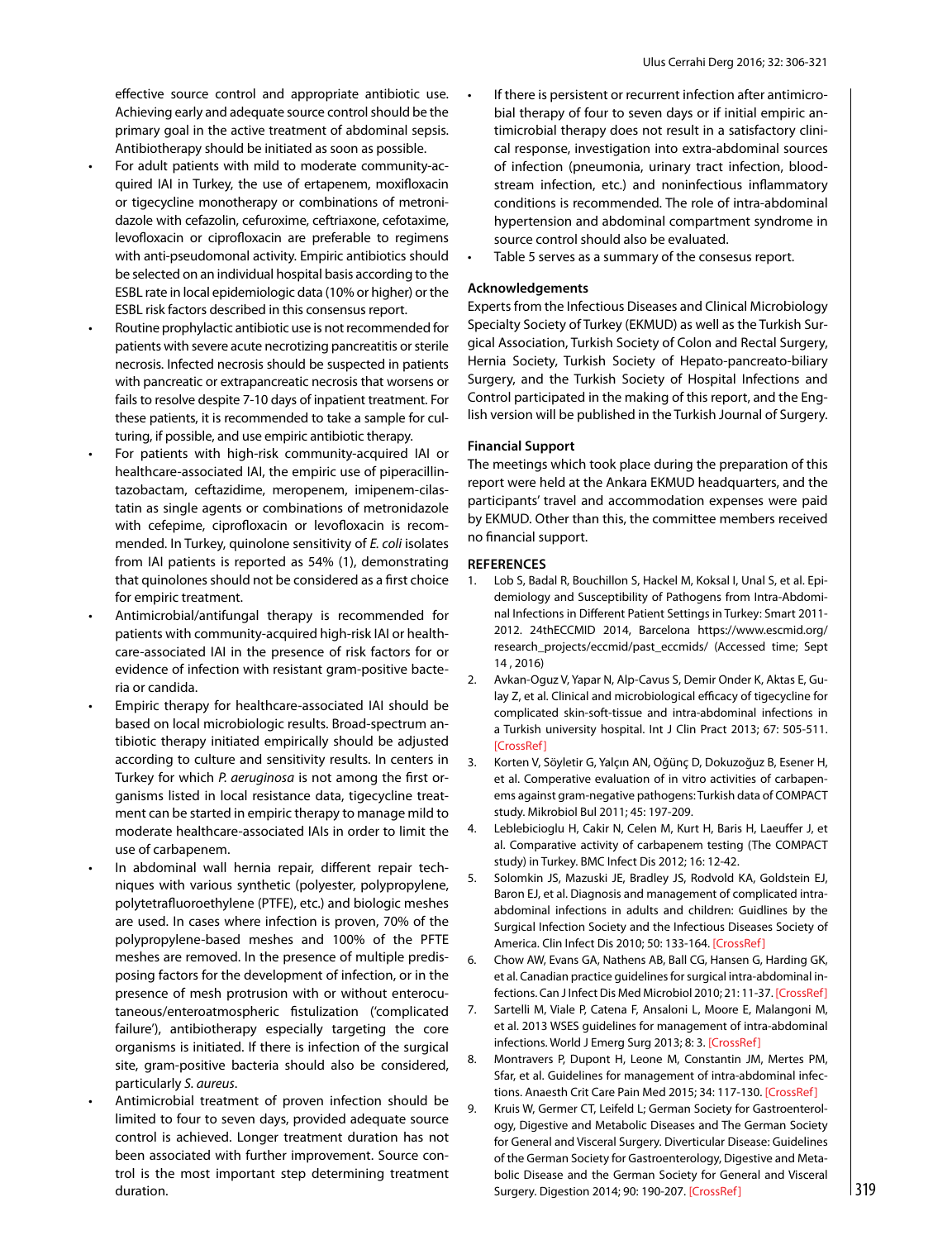- 10. Basetti M, Marchetti M, Charkrabarti A, Colizza S, Gamacho-Montero J, Kett DH, et al. A research agenda on the management of intra-abdominal candidiasis: results from a consensus of multinational experts. Intensive Care Med 2013; 39: 2092- 2106. [\[CrossRef](https://doi.org/10.1007/s00134-013-3109-3)]
- 11. Pappas PG, Kauffman CA, Andes DR, Clancy CJ, Marr KA, Ostrosky-Zeichner L, et al. Clinical practice guideline fort he management of candidiasis:2016 Update by the Infectious Diseases Society of America. Clin Infect Dis 2016; 62: 409-417. [\[CrossRef](https://doi.org/10.1093/cid/civ1194)]
- 12. Tenner S, Baillie J, DeWitt J, Vege SS; American College of Gastroenterology. American College of Gastroenterology Guideline: Management of Acute Pancreatitis. Am J Gastroenterol 2013; 108: 1400-1415. [\[CrossRef\]](https://doi.org/10.1038/ajg.2013.218)
- 13. Kurup A, Liau KH, Ren J, Lu MC, Navarro NS, Farooka MW, et al. Antibiotic management of complicated intra-abdominal infections in adults: The Asian perspective. Ann Med Surg 2014; 3: 85-91. [\[CrossRef](https://doi.org/10.1016/j.amsu.2014.06.005)]
- 14. Sartelli M. A focus on intra-abdomianl infections. World J Emerg Surg 2010; 5: 9. [[CrossRef](https://doi.org/10.1186/1749-7922-5-9)]
- 15. Sartelli M, Catena F, Ansaloni L, Coccolini F, Corbella D, Moore EE, et al. Complicated intra-abdomianl infections worldwide: the definitive data of the CIAOW Study. World J Emerg Surg 2014; 9: 37. [\[CrossRef](https://doi.org/10.1186/1749-7922-9-37)]
- 16. Herzog T, Chromik AM. Treatment of complicated intra-abdominal infections in the era of multi-drug resistant bacteria. Eur J Med Res 2010; 15: 525-532. [[CrossRef](https://doi.org/10.1186/2047-783X-15-12-525)]
- 17. Sartelli M, Abu-Zidan FM, Catena F, Griffiths EA, Di Saverio S, Coimbra R, et al. Global validation of the WSES Sepsis Severity Score for patients with complicated intra-abdominal infections: a prospective multicentre study (WISS Study). World J Emerg Surg 2015; 10: 61. [\[CrossRef](https://doi.org/10.1186/s13017-015-0055-0)]
- 18. McGowan DR, Sims HM, Zia K, Uheba M, Shaikh IA. The value of biochemical markers in predicting a perforation in acute appendicitis AZN J Surg 2013; 83: 79-83.
- 19. Novotny AR, Emmanuel K, Hueser N, Knebel C, Kriner M, Ulm K, et al. Procalcitonin ratio indicates successful surgical treatment of abdominal sepsis. Surgery 2009; 145: 20-26. [\[CrossRef\]](https://doi.org/10.1016/j.surg.2008.08.009)
- 20. Paugam-Burtz C, Mantz J, Dupont H, Dehoux M. Procalcitonin levels and sequential organ failure assessment scores in secondary peritonitis. Arch Surg 2007; 142: 803-804. [[CrossRef\]](https://doi.org/10.1001/archsurg.142.8.803-b)
- 21. Agili M, Aydın FN, Kurt YG, Cayci T. Importance of serum amyloid A on the diagnosis of acute appendicitis. Surg Laparosc Endosc Percutan Tech 2015; 25: 267. [\[CrossRef](https://doi.org/10.1097/SLE.0000000000000157)]
- 22. Bhangu A, Soreide K, Di Saverio S, Assarsson JH, Drake FT. Acute appendicitis: modern understanding of pathogenesis, diagnosis, and management. Lancet 2015; 386: 1278-1287. [\[CrossRef](https://doi.org/10.1016/S0140-6736(15)00275-5)]
- 23. Kaya B, Sana B, Eris C, Karabulut K, Bat O, Kutanis R. The diagnostic value of D-dimer, Procalcitonin, and CRP in Acute appendicitis. Int J Med Sci 2012; 9: 909-915. [\[CrossRef](https://doi.org/10.7150/ijms.4733)]
- 24. Okuş A, Ay S, Karahan Ö, Eryılmaz MA, Sevinç B, Aksoy N. Monitoring C-reactive protein levels during medical management of acute appendicitis to predict the need for surgery. Surg Today 2015; 45: 451-456. [[CrossRef](https://doi.org/10.1007/s00595-014-1099-6)]
- 25. Pehlivanlı F, Ağalar F, Ağalar C, Saygun O, Daphan C, Aydınuraz K. The value of CRP, IL-6, leptin, cortisol, and peritoneal caspase-3 monitoring in the operative strategy of secondary peritonitis. Ulus Travma Acil Cerrahi Derg 2011; 17: 390-395. [\[CrossRef\]](https://doi.org/10.5505/tjtes.2011.03443)
- 26. Avkan-Oguz V, Baykam N, Korten V, Abdullayeva M, Yapar Y, Mulazimoglu L, et al. Epidemiology and antimicrobial resistance patterns of community-acquired complicated intra-abdominal infections; the data from three tertiary hospitals in Turkey. EV0338 file:///Users/macbookair/Downloads/eccmid2016\_abstract\_3815%20(2).pdf (Accessed time; Sept 13, 2016)
- 27. Baykam N, Baykam M, Eren Gok S, Celikbas A, Gocmen E, Dokuzoguz B. Surgeons' unwillingness for routine intra-operative culture of community-acquired complicated intra-abdominal in-

biology and Infectious Diseases (ECCMID) 27-30 April 2013 Berlin, Abstract Nr. 3359 https://www.escmid.org/escmid\_publications/ escmid\_elibrary (Accessed time; Sept 13 2016)

- 28. Akıncı D, Akhan O, Özmen MN, Karabulut N, Ozkan O, Cil BE, et al. Percutaneous drainage of 300 intraperitoneal abscesses with long-term follow-up. Cardiovasc Intervent Radiol 2005; 28: 744- 750. [\[CrossRef\]](https://doi.org/10.1007/s00270-004-0281-4)
- 29. Cinat ME, Wilson SE, Din AM. Determinants for successful percutaneous image-guided drainage of intra-abdominal abscess. Arch Surg 2002; 137: 845-849. [[CrossRef](https://doi.org/10.1001/archsurg.137.7.845)]
- 30. Lo CM, Liu CL, Fan ST, Lai EC, Wong J. Prospective randomized study of early versus delayed laparoscopic cholecystectomy for acute cholecystitis. Ann Surg 1998; 227: 461-467. [[CrossRef](https://doi.org/10.1097/00000658-199804000-00001)]
- 31. Johansson M, Thune A, Blomqvist A, Nelvin L, Lundell L. Management of acute cholecystitis in the laparoscopic era: results of a prospective, randomized clinical trial. J Gastrointest Surg 2003; 7: 642-645. [\[CrossRef\]](https://doi.org/10.1016/S1091-255X(03)00065-9)
- 32. Yamashita Y, Takada T, Kawarada Y, Nimura Y, Hirota M, Miura F, et al. Surgical treatment of patients with acute cholecystitis: Tokyo Guidelines. J Hepatobiliary Pancreat Surg 2007; 14: 91-97. [[CrossRef \]](https://doi.org/10.1007/s00534-006-1161-x)
- 33. Yokoe M, Takada T, Strasberg SM, Solomkin JS, Mayumi T, Gomi H, et al. TG13 diagnostic criteria and severity grading of acute cholecystitis (with videos). J Hepatobiliary Pancreat Sci 2013; 20: 35-46. [[CrossRef](https://doi.org/10.1007/s00534-012-0568-9)]
- 34. Gananadha S, Fergusson J. Moderate acute cholecystitis: to cut now or to cut later. J Gastroenterol Hepatol 2009; 24: 1806-1807. [[CrossRef](https://doi.org/10.1111/j.1440-1746.2009.06043.x)]
- 35. Yamada K, Yamashita Y, Yamada T, Takeno S, Noritomi T. Optimal timing for performing percutaneous transhepatic gallbladder drainage and subsequent cholecystectomy for better management of acute cholecystitis. J Hepatobiliary Pancreat Sci 2015; 22: 855-861. [\[CrossRef\]](https://doi.org/10.1002/jhbp.294)
- 36. Kiriyama S, Takada T, Strasberg SM, Solomkin JS, Mayumi T, Pitt HA, et al. TG13 guidelines for diagnosis and severity grading of acute cholangitis (with videos). J Hepatobiliary Pancreat Sci 2013; 20: 24-34. [[CrossRef\]](https://doi.org/10.1007/s00534-012-0561-3)
- 37. Fozard JB, Armitage NC, Schofield JB, Jones OM, Association of Coloproctology of Great Britanian and Ireland. ACPGBI position statement on elective resection for diverticulitis. Colorectal Dis 2011; 13(Suppl 3): 1-11. [[CrossRef](https://doi.org/10.1111/j.1463-1318.2010.02531.x)]
- 38. van Ruler O, Mahler CW, Boer KR, Reuland EA, Gooszen HG, Opmeer BC, et al. Comparison of on-demand vs planned relaparotomy strategy in patients with severe peritonitis: a randomized trial. JAMA 2007; 298: 865-872. [\[CrossRef\]](https://doi.org/10.1001/jama.298.8.865)
- 39. Dellinger RP, Levy MM, Carlet JM, Bion J, Parker MM, Jaeschke R, et al. Surviving sepsis campaign: International guidelines for management of severe sepsis and septic shock: 2008. Crit Care Med 2008; 36: 296-327. [\[CrossRef\]](https://doi.org/10.1097/01.CCM.0000298158.12101.41)
- 40. Pieracci FM, Barie PS. Management of severe sepsis of abdominal origin. Scan J Infect Dis 2007; 96: 184-196.
- 41. Eckmann C, Dryden M, Montravers P, Kozlov R, Sganga R. Antimicrobial treatment of 'complicated' Intra-abdominal infections and the new IDSA guidelines ? A commentary and an alternative European approach according to clinical definitions. Eur J Med Res 2011; 16: 115-126. [[CrossRef](https://doi.org/10.1186/2047-783X-16-3-115)]
- 42. Toprak NU, Uzunkaya OD, Soki J, Soyletir G. Susceptibility profiles and resistance genes for carbapenems (cfiA) and metronidazole (nim) among Bacteroides species in a Turkish University Hospital. Anaerobe 2012; 18: 169-171. [[CrossRef](https://doi.org/10.1016/j.anaerobe.2011.10.004)]
- 43. Kiremitçi A, Argun Türkkan A, Akgün Y, Durmaz G, Kaşifoğlu N. Klinik örneklerden anaerob bakterilerin soyutlanması ve antibiyotik duyarlılıklarının belirlenmesi. ANKEM Derg 2008; 22: 132- 144.
- $320$  Fection: are they right ? 23rd European Congress of Clinical Micro- vulanic acid. Jpn J Infect Dis 2007; 60: 227-229. 44. Kacmaz B, Sultan N. In vitro susceptibilities of Escherichia coli and Klebsiella spp. To Ampicillin-Sulbactam and Amoxicillin-Cla-